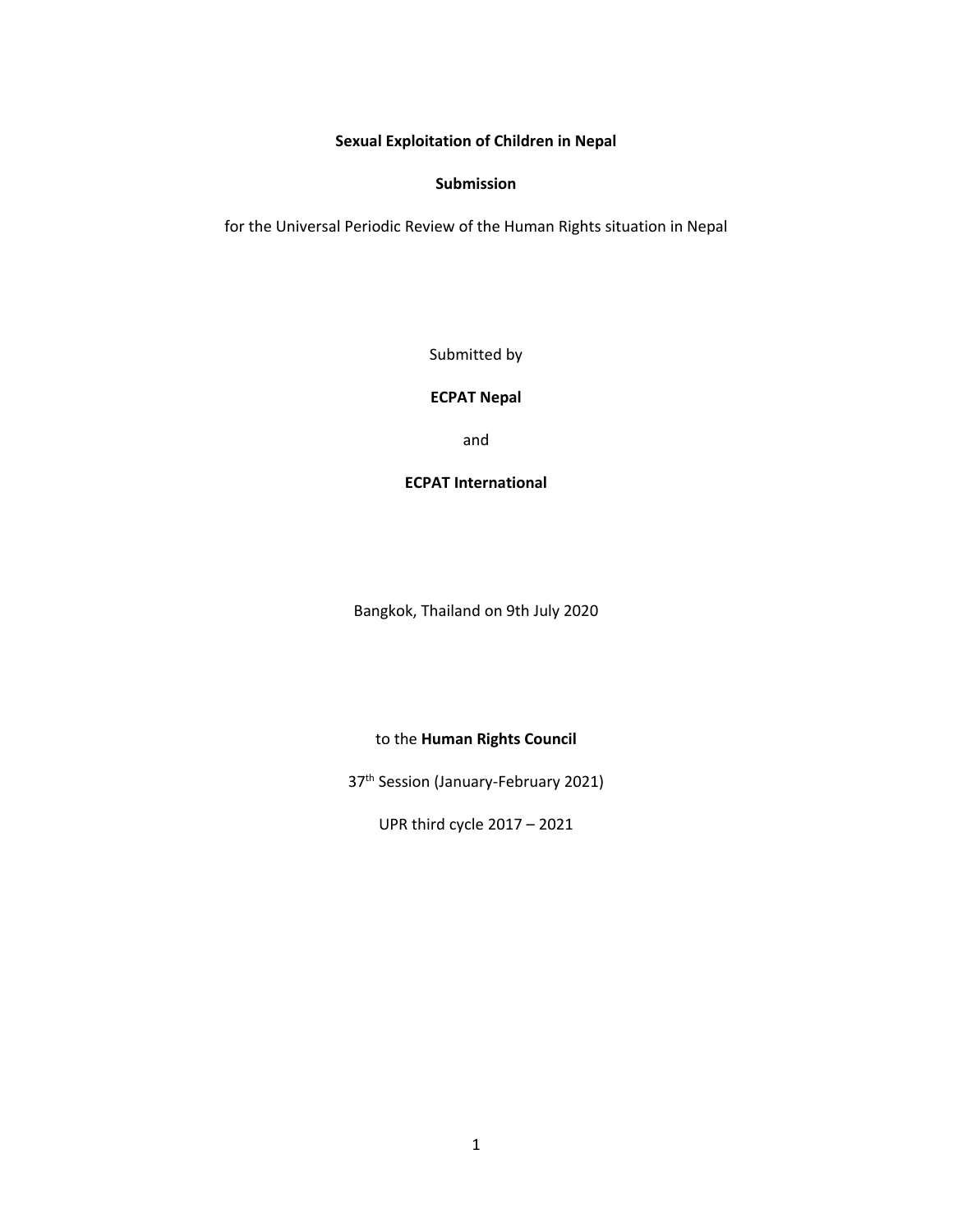

# **ECPAT International**

*ECPAT Nepal is composed by three organisations member of the ECPAT Network: CWIN-Nepal, Maiti Nepal and Shakti Samuha.*



**ECPAT International** Special consultative status Executive Director: Mr. Robbert van den Berg Address: 328/1 Phayathai Road, Ratchathewi, Bangkok 10400, Thailand Phone: +66 2 215 3388 Email: [info@ecpat.org](mailto:info@ecpat.org) Website: [www.ecpat.org](http://www.ecpat.org)

*ECPAT International is <sup>a</sup> global network of civil society organisations working for the eradication of all forms of sexual exploitation of children. For the past 30 years, ECPAT has acted as the international watchdog, monitoring States' response to sexual exploitation of children, and advocating for robust international measures to protect children from sexual exploitation. ECPAT International currently has 121 network members operating in 103 countries.*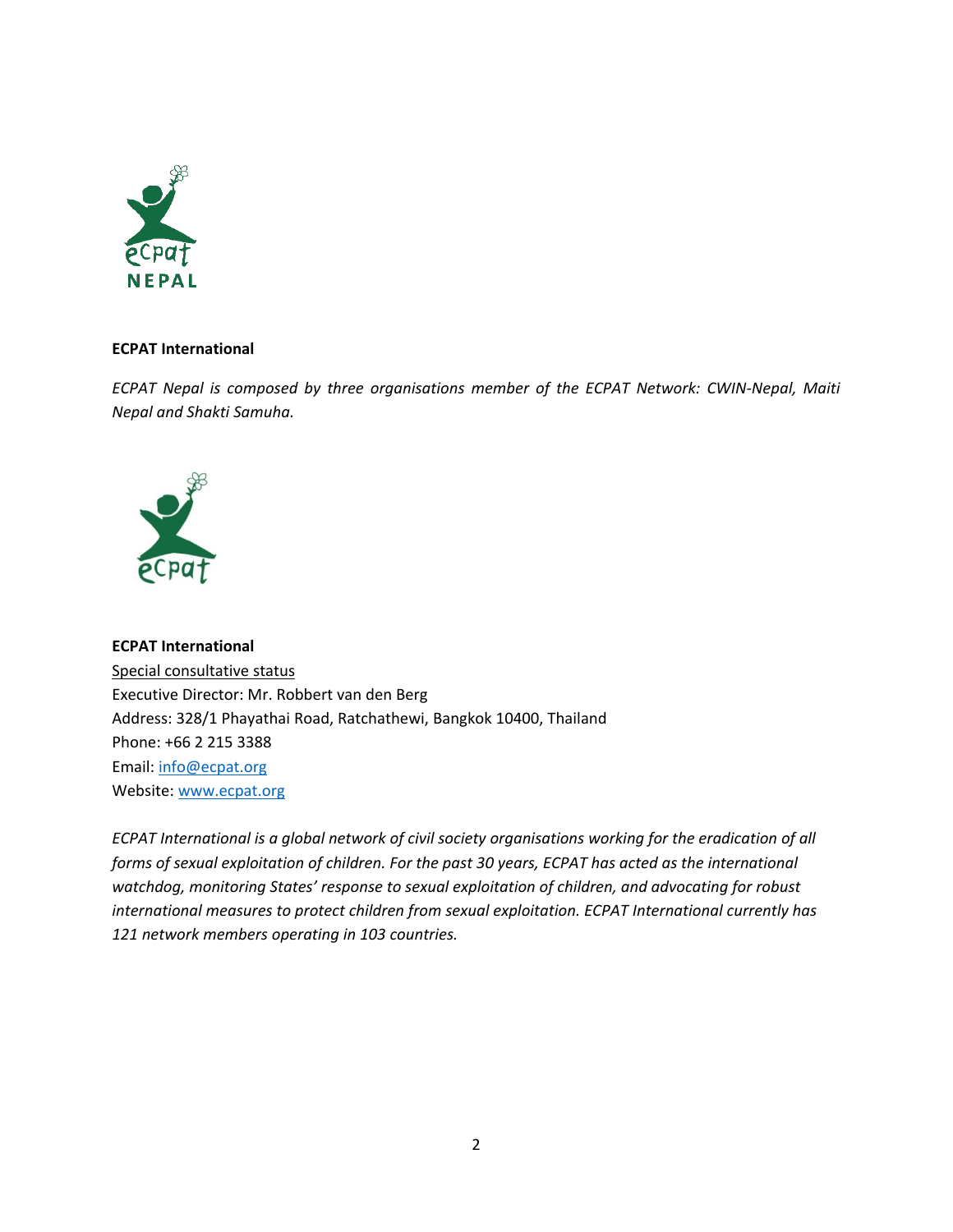# **Justification for submission**

- 1. The purpose of the present submission is two-fold: (1) to serve as an update on the progress that has been made by the Government of Nepal (GoN) to end the sexual exploitation of children (SEC) in the country, and (2) to assess the level of implementation of the UPR recommendations relating to SEC made in 2015. $^1$
- 2. During Nepal'<sup>s</sup> previous UPR in 2015, the report of the Working Group contained 50 recommendations related to children's rights, $^2$  of which 12 are directly related to SEC. $^3$  Five of these recommendations addressed SEC in general,<sup>4</sup> one encouraged Nepal to ratify the Optional Protocol to the Convention on the Rights of the Child Communications Procedure (OPIC),<sup>5</sup> one encouraged the ratification of the United Nations Convention against Transnational Organized Crime (Palermo Protocol),<sup>6</sup> two targeted combatting trafficking<sup>7</sup> and three specifically expressed the need to combat child marriage.<sup>8</sup>

# **Methodology and Scope**

- 3. The content of this report is based on the recently published ECPAT Country Overview on Sexual Exploitation of Children in Nepal,<sup>9</sup> summarising country work experience of ECPAT Nepal and desk research by ECPAT International.
- 4. The scope of this report is limited to SEC and its different manifestations, including exploitation of children in prostitution, $^{10}$  online child sexual exploitation (OCSE), child sexual abuse materials (CSAM),<sup>11</sup> child trafficking for sexual purposes, sexual exploitation of children in the context of travel and tourism (SECTT)<sup>12</sup> and child, early and forced marriage (CEFM).

# **Current status and developments of sexual exploitation of children in Nepal**

*General overview of country conditions*

- 5. The Federal Democratic Republic of Nepal is <sup>a</sup> landlocked country surrounded by India and China.<sup>13</sup> In the last five years, Nepal has seen fundamental changes in the national administrative, legal and political set up. The Constitutional amendment of 2015 redefined the structure of the government in Nepal. As per the new Constitution, the government is divided into three tiers- at the local, provincial and federal level.<sup>14</sup>
- 6. According to the National Census of 2011, Nepal is home to 126 caste/ethnic groups with the highest proportions being the population of Chhetri (16.5%) followed by Brahmin-Hill (12.1%), Magar (7.1%), Tharu (6.5%), Tamang (5.8%), Newar (4.9%), Kami (4.7%), Musalman (4.3%),Yadav (3.9%) and Rai (2.3%). 15
- 7. Nepal has had numerous political, social and economic challenges in recent years. Two major events, the 10-year long civil war (1996 to 2006) between the government and Maoist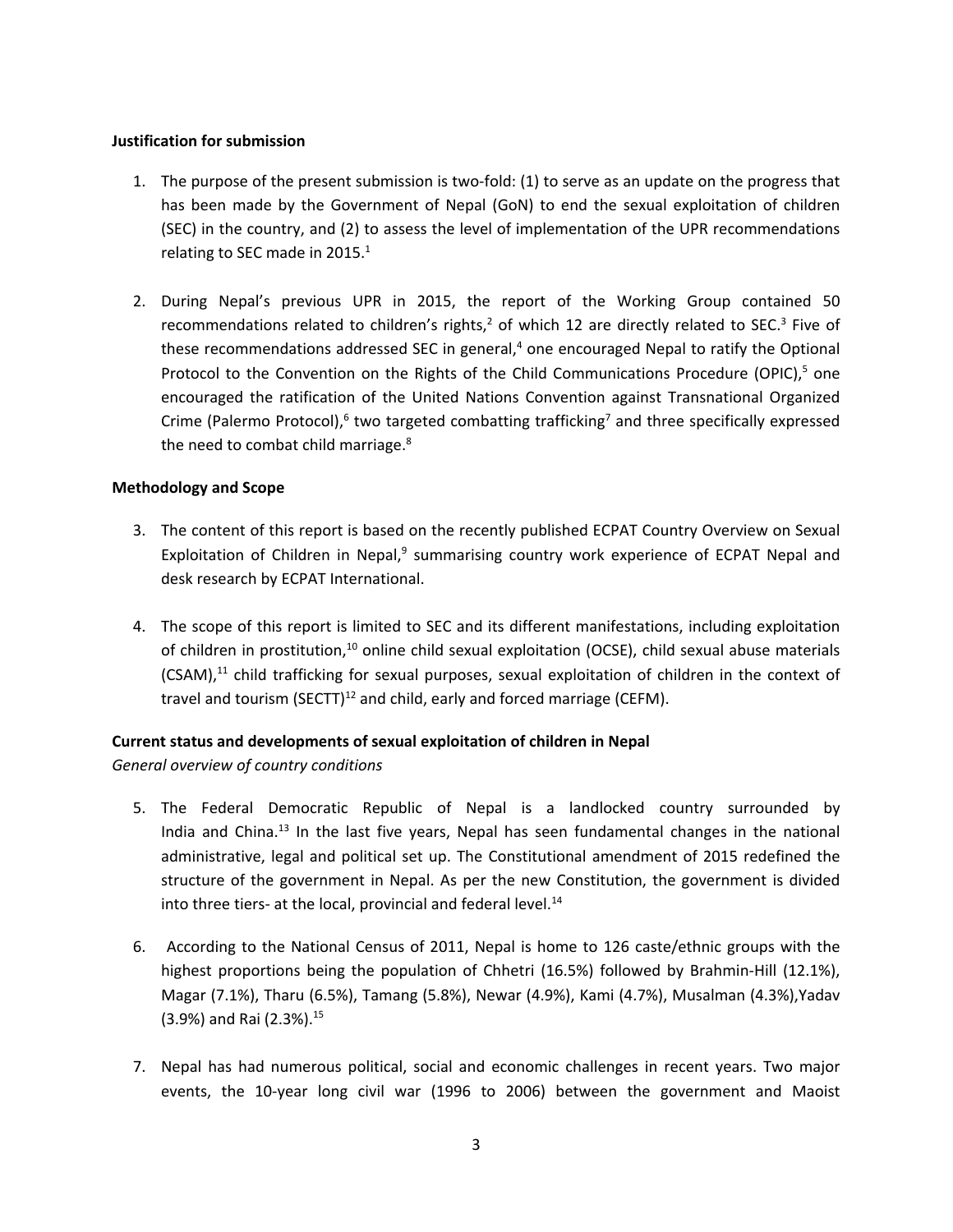insurgents, and the 2015 earthquakes, severely affected the country, including its children.

- 8. The civil war led to internal displacement of many Nepalese people and has had disruptive impacts on children.<sup>16</sup> The disappearance of boys and men during the war left the burden of household income on girls and women. This has led many girls and women to migrate from rural to urban locations in search of employment opportunities.<sup>17</sup> One result has been girls and women taking up jobs in the entertainment sector<sup>18</sup> such as in jobs at massage parlours or cabin restaurants.<sup>19</sup> These environments have proven to be highly conducive for the sexual exploitation of children.<sup>20</sup>
- 9. Prostitution in Nepal is illegal.<sup>21</sup> Exploitation of children in prostitution is primarily visible in Nepal'<sup>s</sup> entertainment venues, such as dance bars, massage bars, snack bars, and cabin-style restaurants comprising of private compartments.<sup>22</sup>
- 10. The risk of internal and external trafficking is high along the highway roads, major border points and airports, where fraudulent passports and tickets are used for trafficking purposes including exploitation of children in prostitution.<sup>23</sup>
- 11. The entertainment sectors' growth is more visible in bigger cities of Kathmandu valley, Pokhara, Narayanghat and Itahari.<sup>24</sup> Since these establishments are registered as entertainment venues, they are not allowed to offer sexual services within their premises. This has encouraged the practice of euphemistic payments of <sup>a</sup> 'bar fine' or 'early work release' where customers pay <sup>a</sup> price in advance to take children away from the premises for sexual purposes.<sup>25</sup> This practice has been noted as hampering police efforts to gather full evidence on the sexual exploitation of children. 26
- 12. Despite the general statistics, there was no indication of sexual exploitation of boys. While there is more evidence highlighting the vulnerability of girls, there may be significant number of boys who are also victims of sexual exploitation. Gender norms and hegemonic masculinities may lead male victims of sexual exploitation to avoid reporting or seeking help.<sup>27</sup>
- 13. With regards to OCSE, the increase in Internet usage also increases the risk of sexual exploitation of children. The 2019 Digital Nepal Framework mentions that Nepal has undergone rapid success in digital adoption, with mobile penetration exceeding 100% and Internet penetration reaching 63%.<sup>28</sup> There is no reliable data indicating the usage of mobile phones and Internet by children under 18 in the country.
- 14. In the fiscal year 2016/17, <sup>a</sup> total of 17 incidents of online abuse and exploitation were reported to the Child Toll Free Helpline (1098). 29 According to the media reports, many complaints related to social media (Facebook, YouTube and WhatsApp) are filed every day since the operation of the cyber bureau in May 2019.<sup>30</sup> The majority of complainants were girls and women.<sup>31</sup> However,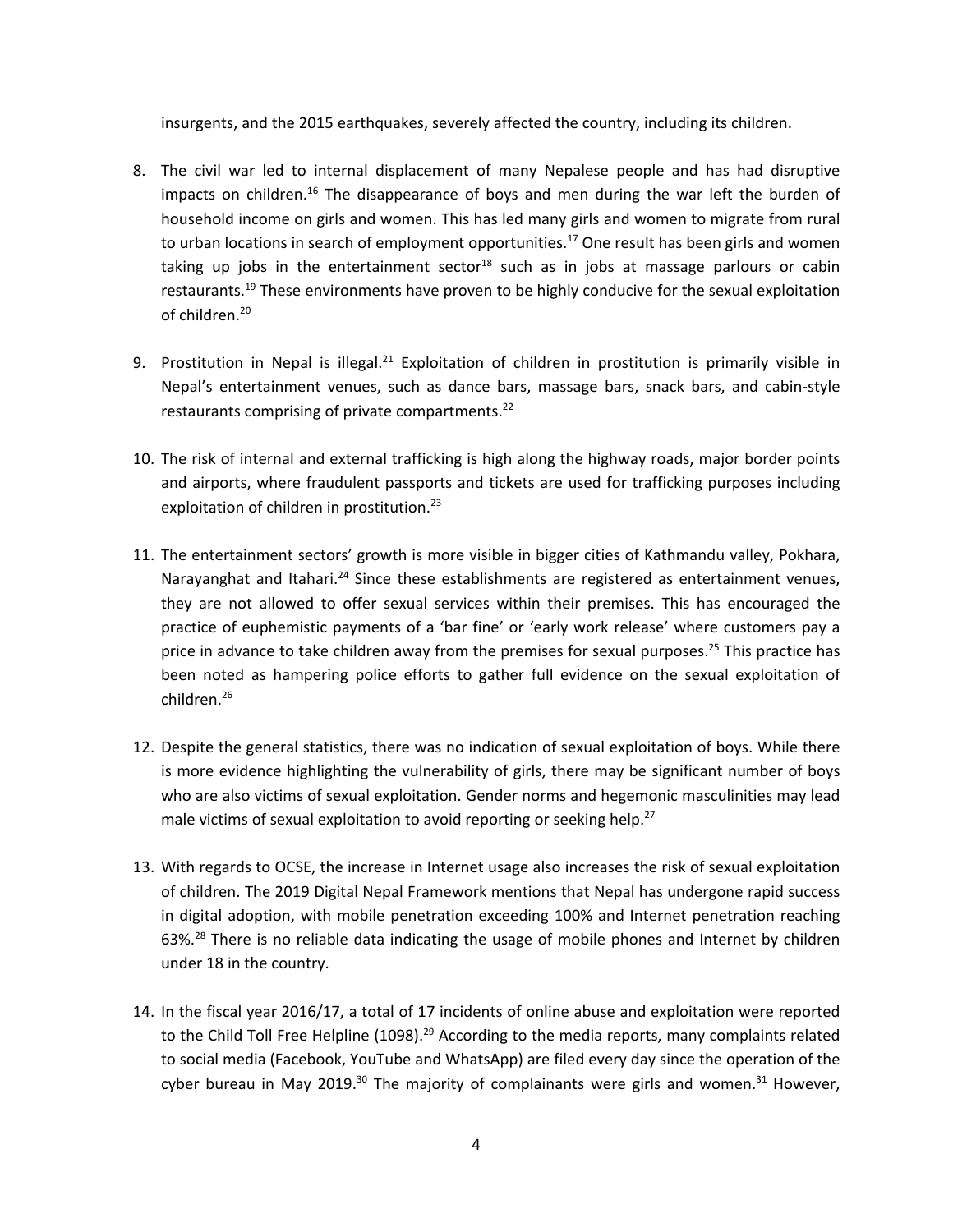there is no publicly available report from the cyber bureau, which disaggregates complaints based on their typology, including forms of OCSE.

- 15. Nepal is <sup>a</sup> source country for cross-border trafficking to India and China, transnational trafficking to other countries including destination continents of America and Europe.<sup>32</sup> It has been estimated that annually 5000-15000 Nepalese women and girls are trafficked to India for sexual purposes.<sup>33</sup> According to media reports, between 2013 and 2018, 7,029 women and children were rescued from various border points of India and China, of which 3,896 were under 18 years of age.<sup>34</sup> Young girls get tricked into moving to Gulf countries under the pretext of foreign employment.<sup>35</sup>
- 16. Young children migrate to the cities in search of better work opportunities. As <sup>a</sup> high-risk environment for sexual exploitation of children, the entertainment sector is also <sup>a</sup> source and <sup>a</sup> transit point for sexual exploitation through cross border trafficking.<sup>36</sup>
- 17. The 2019 Trafficking in Persons Report written by the National Human Rights Commission of Nepal, reports that Nepal Police identified 180 children who were victims of child trafficking in 2018.<sup>37</sup> The statistics from the Nepal District Police Offices, collected at the district level, from March 2018 – March 2019 has two separate data; one being the statistics of human trafficking wherein 23 boys and 93 girls were identified; and the other being human trafficking and transportation where 281 boys and 471 girls were identified.<sup>38</sup>
- 18. Though tourism is one of the main sources of income to the Nepal economy,<sup>39</sup> little data exists on children being exploited in the context of travel and tourism. The Ministry of Culture, Tourism and Civil Aviation recorded an estimated 1,173,072 international tourist arrivals in Nepal in the year 2018. 40
- 19. A new context of SECTT has evolved in Nepal, wherein orphanages and childcare homes have been used as avenues for child sexual exploitation. The idea of travel and help, 'volun-tourism' has been increasingly commercialised into <sup>a</sup> lucrative industry involving volunteer-tourists in activities with direct contact to children. While the majority of tourists are of course wellmeaning, these practices have <sup>a</sup> range of harmful consequences on children, including the risk of sexual exploitation.<sup>41</sup> Cases of child abuse perpetuated by volunteers have been reported in several countries, including Nepal.<sup>42</sup> Often serving as teachers or volunteers in orphanages and children'<sup>s</sup> homes in Nepal, preferential child sex offenders exploit children by carrying out careful grooming processes. 43
- 20. There is no typical offender, SECTT involves not only tourists, 'voluntourists' intent on exploiting children, but also large numbers of regional and domestic travellers. There appears to be <sup>a</sup> number of Nepalese nationals involved in SECTT,<sup>44</sup> however, prominent cases by foreign tourists have been observed as well.<sup>45</sup>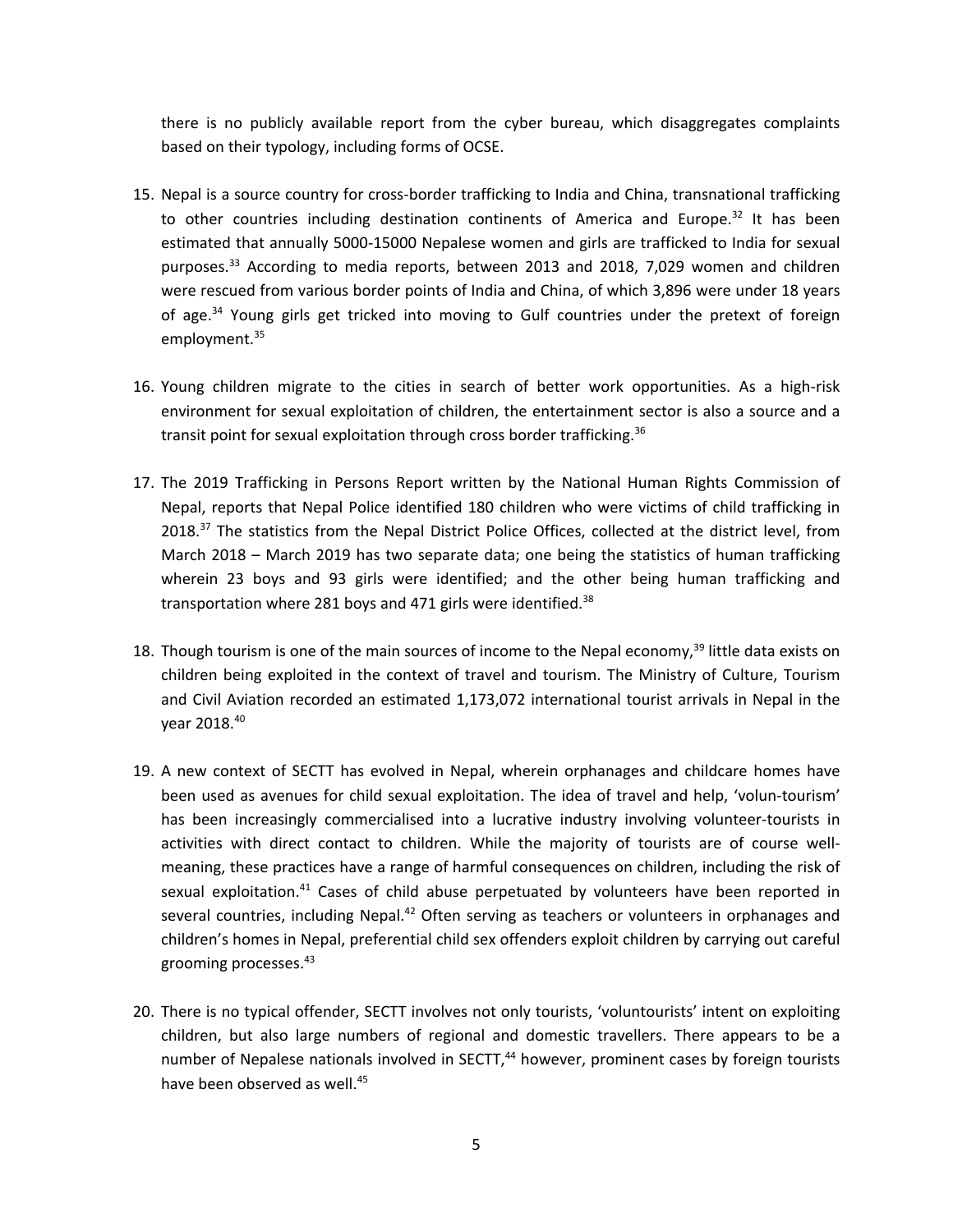- 21. Child marriage in Nepal is perpetuated by <sup>a</sup> web of factors, including poverty and gender discrimination.<sup>46</sup> Limited access to education and family planning information, child labour, social pressure and harmful practices of which dowry and social beliefs on female menstruation and virginity, are the major drivers for the high prevalence for child marriage. 47
- 22. According to the 2019 edition of UNICEF State of the World'<sup>s</sup> Children, Nepal has 17th highest prevalence rate of child marriages in the world - for both boys and girls<sup>48</sup> –with 40% female and 10% male aged 20 – 24 years married by the age of 18.<sup>49</sup> Boys also often marry young in Nepal, although the rate is lower than girls.<sup>50</sup> The disaggregated data in 2016 revealed 16 cases of girls and 0 cases of boys, who were victims of child marriage.<sup>51</sup>

### **Legislative framework on prohibition of sexual exploitation**

- 23. The Act relating to Children 2018'<sup>52</sup> (hereinafter 'The Child Act 2018') is a comprehensive piece of legislation which takes into account the best interests of the child, and provides <sup>a</sup> legislative and institutional framework for the rights of the child.
- 24. The primary legislation of Nepal is the Constitution, amended in 2015.<sup>53</sup> Article 39 recognised the rights of the children as <sup>a</sup> constitutional right. 54
- 25. The National Penal Code (hereinafter Penal Code) was amended in 2017 and introduced amendments including the revision of the age of sexual consent and the definition of rape which are relevant to SEC for our consideration.<sup>55</sup>

# Exploitation of children in prostitution

- 26. The main legislation relating to the criminalisation of prostitution is the Human Trafficking and Transportation (Control) Act 2007 (hereinafter HTTCA). 56 It criminalises both <sup>a</sup> person engaging in prostitution<sup>57</sup> and the using of someone in prostitution with or without any benefit.<sup>58</sup>
- 27. The above provisions do not specifically refer to the exploitation of children in prostitution. This poses as <sup>a</sup> problem for the protection of children exploited in prostitution, as they will also be considered as offenders and not as victims of exploitation.
- 28. Likewise, the Penal Code does not refer to children specifically when criminalising solicitation<sup>59</sup>or when providing of <sup>a</sup> house or/and <sup>a</sup> land to be used for prostitution or sexual intercourse with <sup>a</sup> prostitute. 60
- 29. The Child Act 2018 prohibits the exploitation of children in prostitution or other sexual work and deems it an act of child sexual abuse.<sup>61</sup> In lieu of that, it criminalises an act to "use or cause to use, children with the intent of providing sexual services" as child sexual abuse.<sup>62</sup> Further, to engage in or cause to engage in child sexual exploitation<sup>63</sup> or sexual abuse<sup>64</sup> is a criminal offence.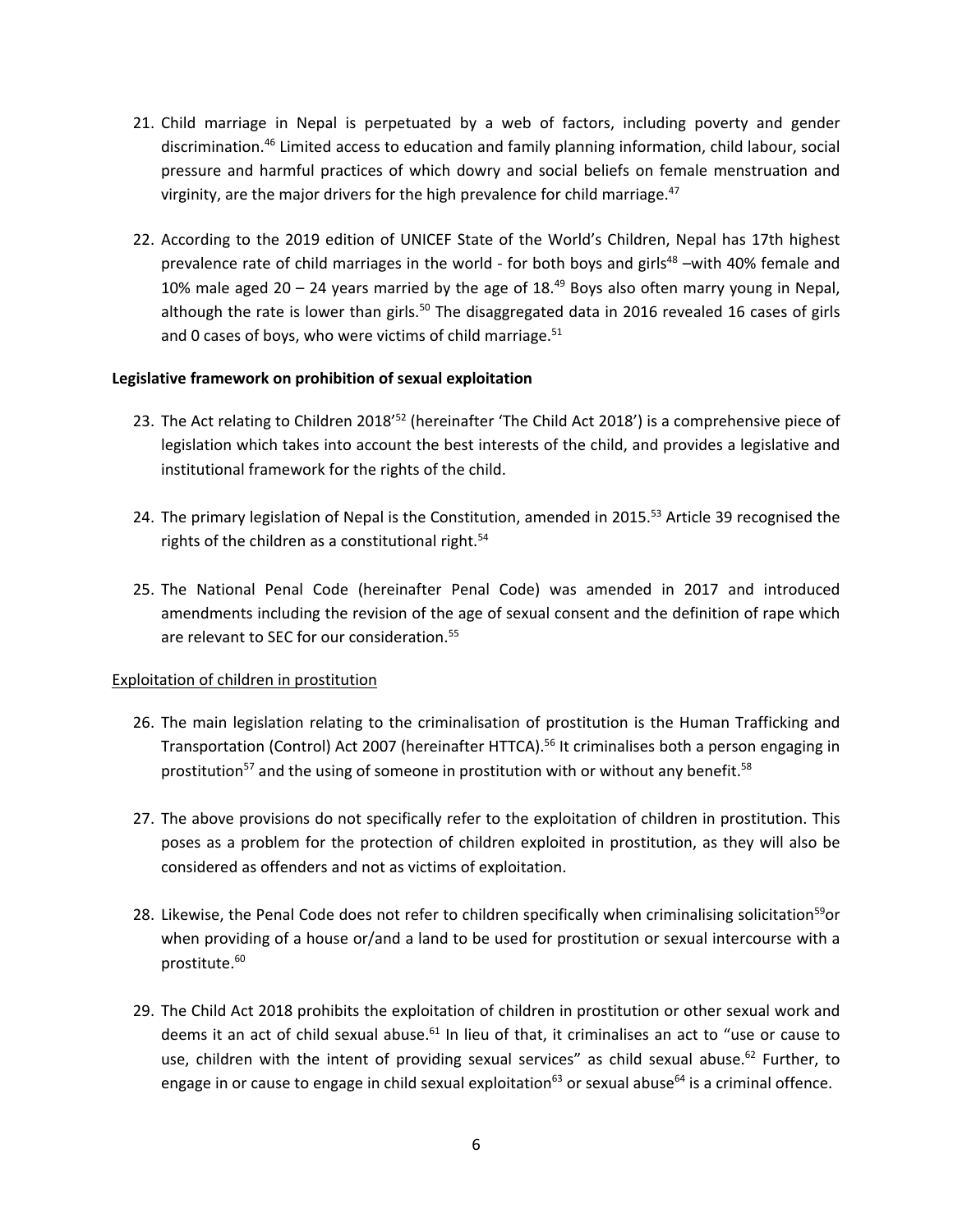# Online child sexual exploitation and child sexual abuse materials (CSAM)

- 30. Pornography is illegal and banned in Nepal.<sup>65</sup> The Penal Code prohibits "producing or selling obscene books, pamphlets" and includes "circulating through electronic media which is lascivious or appeals to the prurient interest or makes characterless."<sup>66</sup> It further criminalises the exporting, or importing or holding such obscene item with intent to sell, distribute it.<sup>67</sup> There is no specific reference to CSAM, but still protects children.
- 31. While the Penal Code doesn'<sup>t</sup> distinctly apply to children, the Child Act 2018 does have provisions covering aspects of online child sexual exploitation.<sup>68</sup> It falls just short of the international standards as it doesn't include audio materials.
- 32. The Motion and Censorship Act 1969 deviates from the general legislation on who <sup>a</sup> child is when identifying for which age group films can be censored. It considers persons above the age of 16 as adults, which is contradiction with the Child Act as mentioned above. This might pose risks for children 16-18 of exposure to sexual content.
- 33. With the fast pace at which technology is changing and being used for exploitation, live streaming of abuses and online grooming should be considered as offences.<sup>69</sup> There is an absence of provisions to cover instances of unwanted sexting or sexual extortion. To complement the legislative efforts, the obligation of related stakeholders like guardians<sup>70</sup> to report on CSAM should be increased.
- 34. In <sup>a</sup> 2018 press release, the Ministry of the Communication and Information Technology directs the banning of digital pornographic content and highlights the importance of inter-governmental and multi-stakeholders collaboration in blocking and taking down these materials,<sup>71</sup> which would also include CSAM. Media reports that ISPs have been complying with the order although raising concerns on the feasibility of blocking down all concerned websites,<sup>72</sup> but should introduce a specific legal obligation for ISPs to report CSAM.

# Sale and trafficking of children for sexual purposes

- 35. Section 4 of the HTTCA 2007 enumerates the acts considered as <sup>a</sup> crime of human trafficking. It criminalises the act of going into prostitution, using someone in prostitution irrespective of benefits, selling or purchasing of <sup>a</sup> person for any purpose and extracting human organs as human trafficking.<sup>73</sup>
- 36. Section 4(2) of the HTTCA 2007 criminalises the act of taking <sup>a</sup> person out of the country for the purpose of buying and selling as <sup>a</sup> crime of 'human transportation'. 74 It also criminalises the act of taking anyone from his/her home, place of residence or from a person by any means<sup>75</sup> and by means of inducement, fear, threat, or coercion to the guardian or custodian and keep him/her into ones custody or take any place within Nepal or abroad or handover him/her to somebody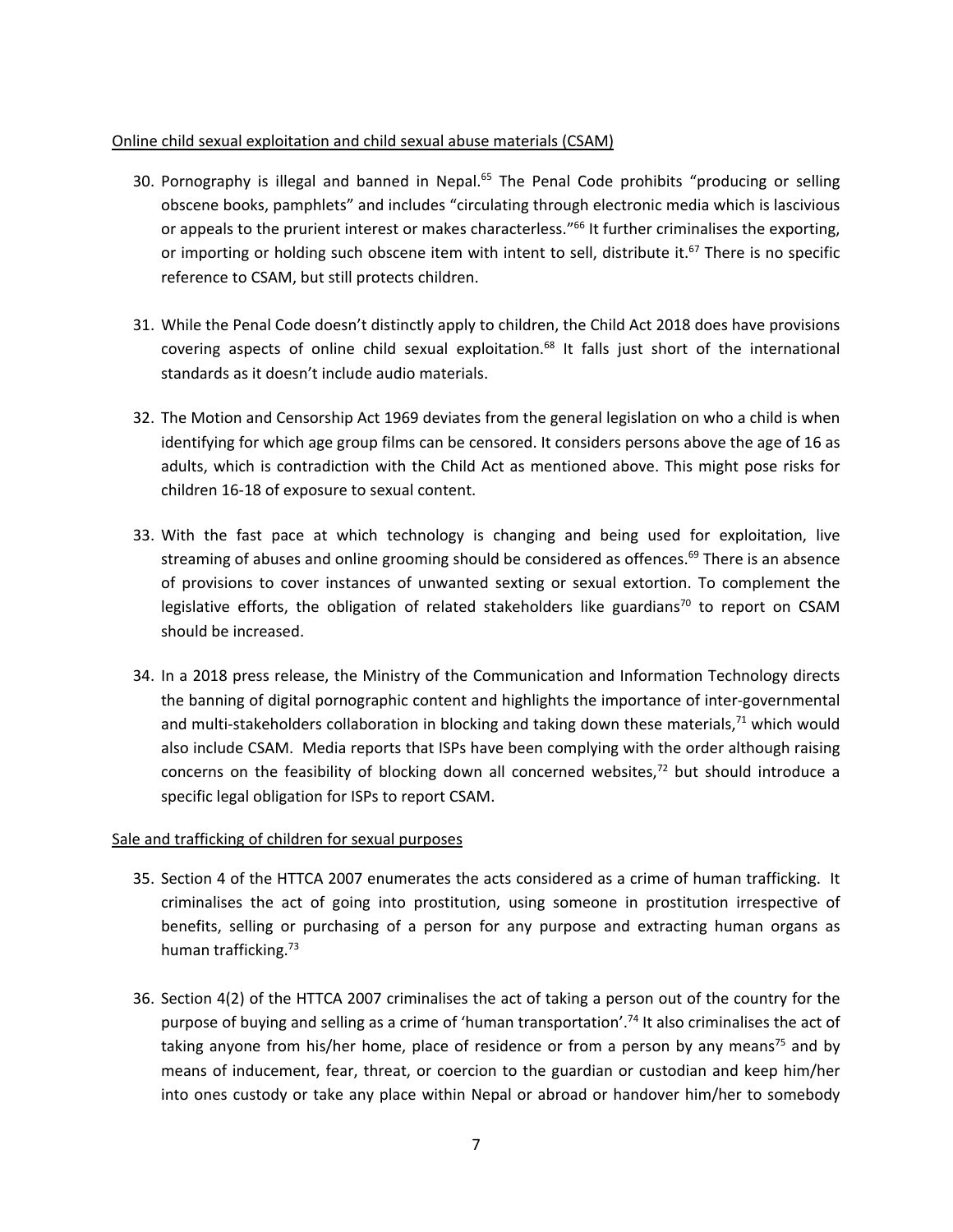else for the purpose of prostitution and exploitation.<sup>76</sup>

- 37. One of the most significant problems in this provision is the exclusion of voluntary involvement of the guardian or custodian. It does not include instances where the guardians voluntarily send the victims with the offenders to be transported for exploitation, and this negatively affects minors as the guardians play <sup>a</sup> crucial role in their lives. It also mandates the requirement of the means of inducement, fear, threat or coercion to be considered as <sup>a</sup> crime of transportation, which is not always the case as misrepresentation and partial information is often used to lure victims from their homes or from the protection of their family/guardian.<sup>77</sup>
- 38. In Part 4, it provides for an increased penalty when the victim is <sup>a</sup> child. When <sup>a</sup> child is taken out of the country, then the punishment is between fifteen to twenty years with <sup>a</sup> fine of one hundred thousand rupees to two hundred thousand rupees (827 to 1653 USD as of July 2020) while it is ten to twelve years and <sup>a</sup> fine of one hundred thousand rupees (827 USD as of July 2020) for transportation within the country. This is not in accordance with the Palermo Protocol, as it does not take into account the specificities of child trafficking, and particularly the fact that children can never consent to their own exploitation. Also, it is pertinent to note that other elements of human trafficking, such as prostitution or selling and purchasing of persons haven'<sup>t</sup> been addressed for child victims while discussing penalties.
- 39. In addition, the distinction made between the definition of human trafficking and human transportation leads to the discrepancy in human trafficking statistics recorded at the national level, which obscures the reality of the problem in the country.

# Sexual exploitation of children in travel and tourism

- 40. There is no legislation which criminalises the organisation of travel arrangements or transportation that are explicitly or implicitly meant to create or facilitate opportunities for engaging in sexual activities with children.
- 41. However, the fact that the Human Trafficking Act applies to foreigners,<sup>78</sup> and criminalises the transportation of children within or outside the country as an offence with distinct punishments as described above,<sup>79</sup> may partially protect children from SECTT.

#### Child, early and forced marriage

42. One of the most important changes in the latest amendments is the invalidity of any practices based on cultural or traditional practices which are in conflict with the law.<sup>80</sup> The Constitution explicitly protects children from being subjected to being used immorally, or abused physically, mentally or sexually, or exploited through any means, in the name of religious or cultural practices<sup>81</sup> and further guarantees the protection from child marriage. <sup>82</sup>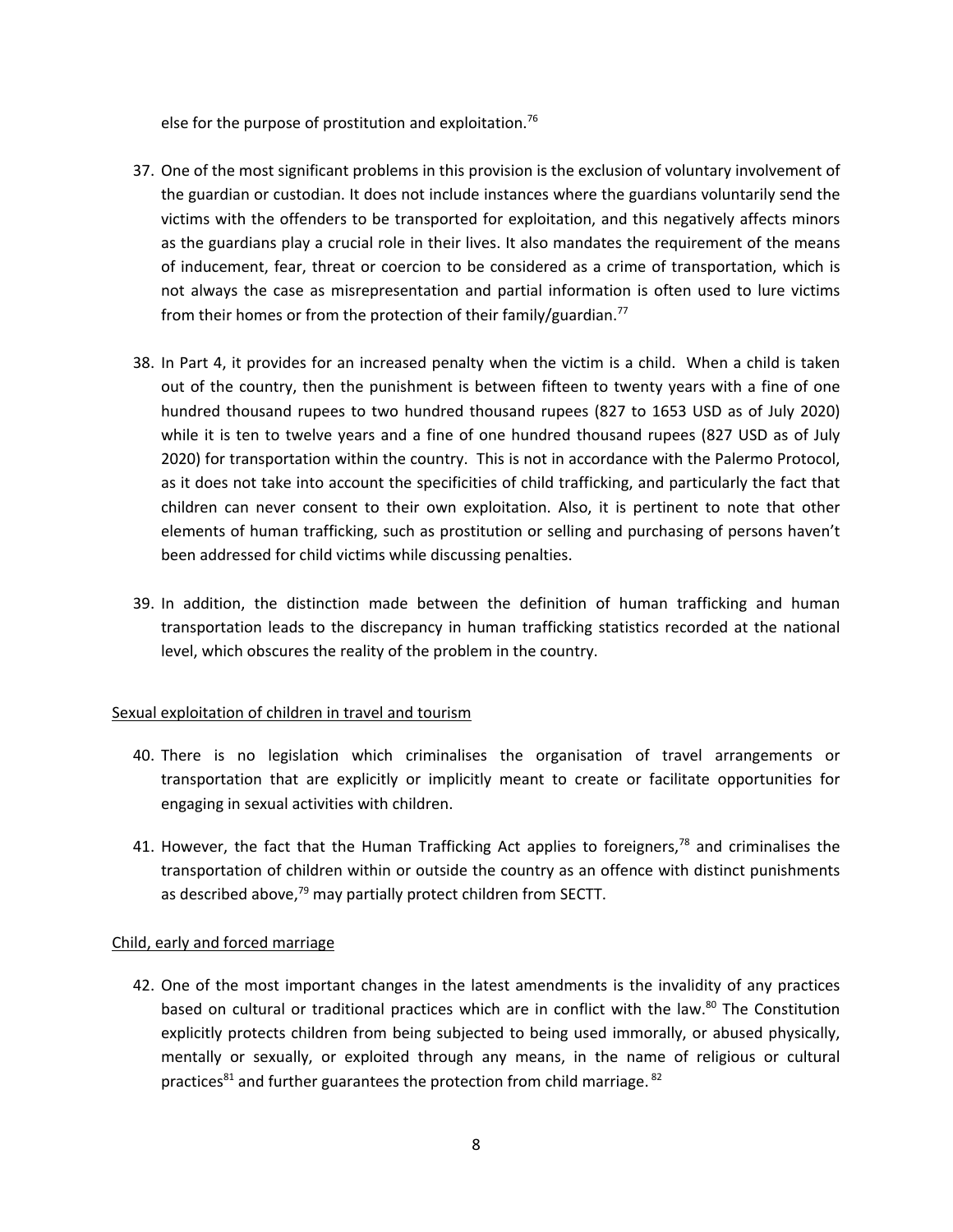- 43. According to the Penal Code, the minimum legal age of marriage is 20.<sup>83</sup> It states that if the persons are below this age, consent is not valid.<sup>84</sup> A marriage contravening this is considered to be void.
- 44. Section 66(2)(o) deems it an offence to fix marriages of children or marry, or cause to marry children.<sup>85</sup> The Act criminalises the act of a person fixing a marriage or marrying a child themselves while there is no mention of coercion or attempt being required for it to be an offence.
- 45. The statute of limitation is set at three months,<sup>86</sup> which, when combined with delayed disclosure of abuse, may reduce child victims' access to justice.<sup>87</sup> An increase in the time period could possibly facilitate accessibility to the courts. A matrimonial relationship is deemed to be terminated if the marriageable age has not been met.<sup>88</sup>
- 46. In the Civil Code, a marriage is considered to be voidable if the marriageable age is not met,<sup>89</sup> whereas in the Penal Code, it is deemed immediately void. This discord could be <sup>a</sup> potential problem as the Civil Code provides for situations where <sup>a</sup> marriage can become valid even if the marriageable age is not met while the Penal Code deems it strictly illegal.

# *Extraterritorial jurisdiction and extradition*

- 47. The extraterritorial jurisdiction of the Nepal courts is enshrined in the Penal Code. Section 2 includes an extensive list of crimes including rape (against girls) and CEFM, which can be considered for universal extraterritorial jurisdiction. 90
- 48. According to this provision, any person who has committed listed offences outside of Nepal can be punished according to the Nepali legislation. Beyond the crimes listed under Section 2, the Nepali courts also have jurisdiction if the victim and the offender are both Nepalese but the incident happened abroad.<sup>91</sup> The HTTCA extends jurisdiction to foreigners who commit offences as per the Act against Nepalese citizens.<sup>92</sup>
- 49. The Extradition Act was enacted in 1988. $^{93}$  This Nepali law allows for a written submission for the extradition of the person in question and Nepal has the right to punish or extradite the person.<sup>94</sup> There is no clarity whether it applies double criminality principle, but does have circumstances where there is a restriction on extradition, such as in case of political crimes.<sup>95</sup>

#### **Recommendations to the GoN**

- 1. Ratify the Optional Protocol to the Convention on the Rights of the Child on <sup>a</sup> Communications Procedure;
- 2. Ratify the UN Protocol to Prevent, Suppress and Punish Trafficking in Persons Especially Women and Children, supplementing the United Nations Convention against Transnational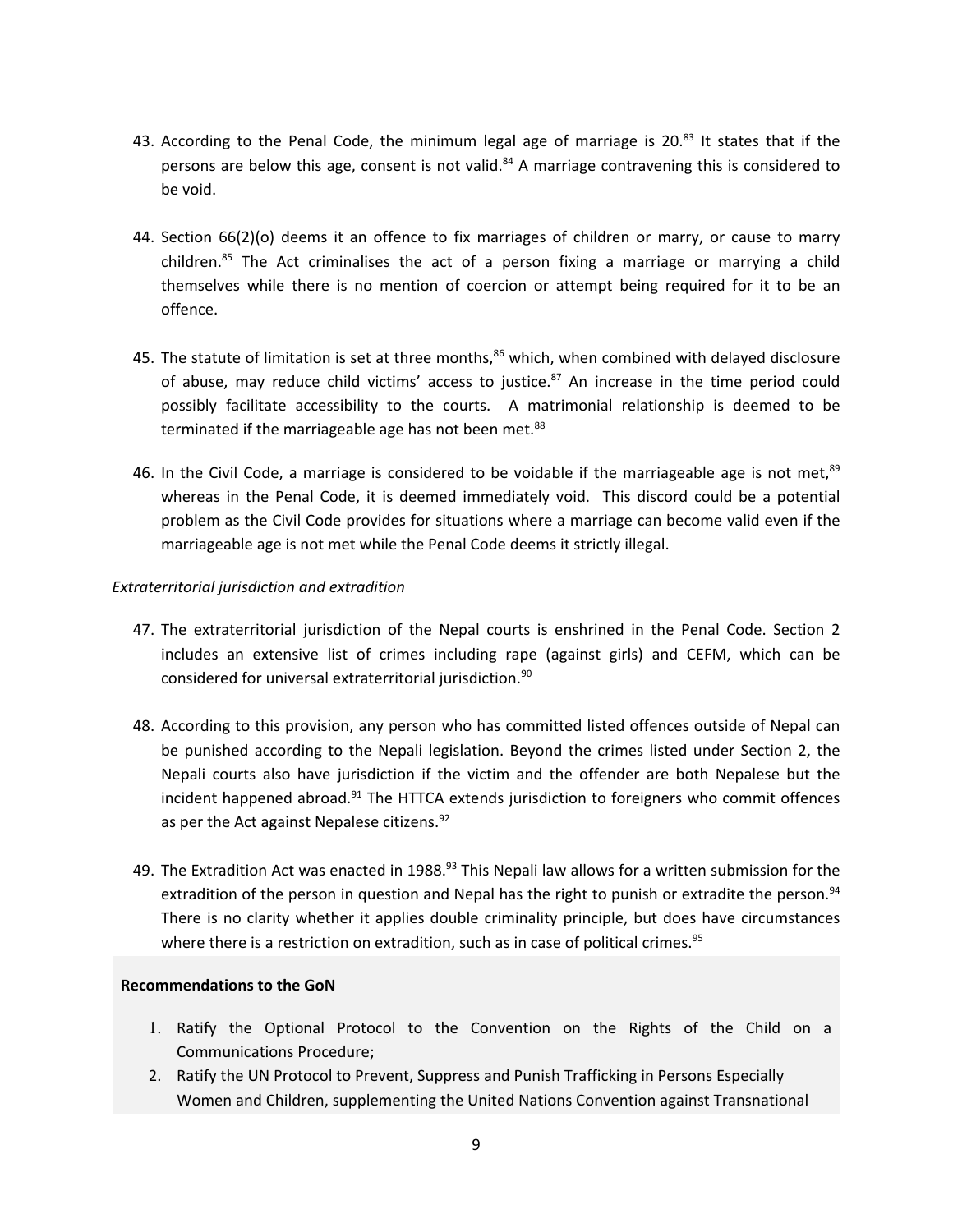Organized Crime (Palermo Protocol) and amend relevant national legislations to align with it;

- 3. Amend the Motion and Picture Censorship Act to align with the definition of <sup>a</sup> child as per the Child Act 2018;
- 4. Amend the Penal Code to include male victims in the provision related to statutory rape;
- 5. Harmonise all national legislations to include SEC, including the Human Trafficking and Transportation (Control) 2007, Penal Code, Civil Code, Child Act to include specific provisions protecting children from exploitation;
- 6. Enact policy or legislation, which will create legal obligations on preventing SECTT amongst relevant stakeholders in the travel and tourism sector;
- 7. Remove the three-month statute of limitation for cases of child, early and forced marriages.

### **Implementation**

- 50. There are different documents through which various ministries and government agencies have addressed SEC in Nepal. These include relevant national action plans, the National Child Policy by the Ministry of Women, Children and Senior Citizens (MoWCSC) and the National Master Plan of Child Labour by the Ministry of Labour, Employment and Social Security.
- 51. The challenge is striking an optimal balance between specific needs for children and the larger goals of that specific entity when it comes to resources allocation. Some of them are established through <sup>a</sup> legislative policy while others are part of <sup>a</sup> mandate from the relevant ministry and this causes confusion when attributing accountability. A further complication is the revision of different legislative pieces like the Constitution in 2015 and the Child Act in 2018 and the lack of efforts to simultaneously revise the relevant policies to align with the amendments.
- 52. The 2012 National Child Policy paved the way for the Child Protection Information Management System as a comprehensive software to for data collection and evaluation.<sup>96</sup> The system is operational under the website of MOWCSC and has information on 'disability identity card related' and 'elder citizen identity card' however, the website does not include data on SEC.<sup>97</sup>
- 53. The main coordinating and monitoring body to address SEC in Nepal is the MoWCSC. <sup>98,99</sup> One of the primary supporting bodies protecting the rights of the child is the National Child Rights Council, first established as per the Child Act  $1992.^{100}$  Since then, the amendment of the Child Act in 2018 led to the reforming of the sub-divisions of the National Child Rights Council, wherein the District Child Rights Council was reassigned to the Local Child Right's Committee. <sup>101</sup> The GoN and MoWCSC the National Child Rights Council 'to safeguard and promote children'<sup>s</sup> rights and interests'. <sup>102</sup>
- 54. Currently, at the regional level, it is the State and Local Child Right'<sup>s</sup> Committees' responsibility to oversee the matters of children at the local level.<sup>103</sup> While the National Council has an 'Annual State of Children in Nepal' report, to update on its activities, there is no such information reviewing the work of the local bodies.<sup>104</sup> This lack of information gives an unclear picture of the efficiency and effectiveness of the state and local child rights committees.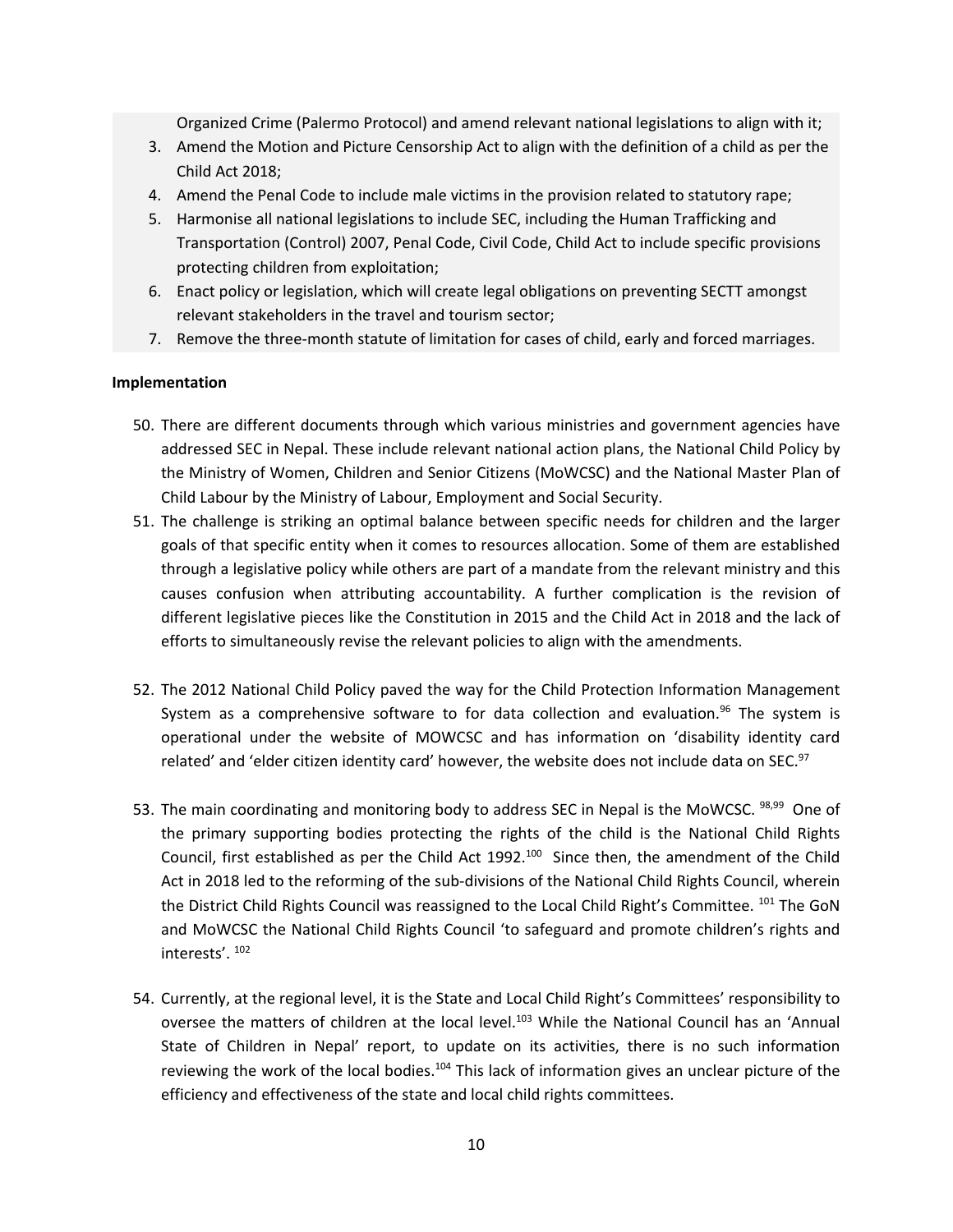- 55. The Women, Children and Senior Citizen Service Directorate under the Crime Investigation department of the Nepal police is bestowed with the responsibility to address gender-based violence and gender mainstreaming in policy and organisational plans.<sup>105</sup> Until the 2018-2019 fiscal year, the directorate had <sup>a</sup> sub-division of service centres, which was established to conduct research on women and child issues. $^{106}$  These service centres as of 18 June 2019 have been integrated into the service directorate.<sup>107</sup> In the 2019 annual Crime Investigation Department report states the achievements of the directorate in the year 2018-2019 includes the setting up of new service centres in 14 districts.<sup>108</sup>This causes disparity in ascertaining the status of the obligations these institutions have to the welfare of the child.
- 56. The MoWCSC is in charge of developing national plan of actions relevant to children. Currently, the GoN is leading <sup>a</sup> process along with the National Action and Coordination Group to develop <sup>a</sup> National Action Plan on Child Sexual Abuse and Exploitation and Online Safety based on SAIEVAC Regional Action Plan to End Child Sexual Abuse and Exploitation including Online Exploitation. Although an expert review meeting to review the draft of this plan took place in February 2019, $^{109}$  no information is publicly available regarding the launch of the final report.
- 57. There are sporadic efforts taken by the Government of Nepal to protect children from being sexually exploited in the context of travel and tourism. It has established an inter-ministerial committee to address 'child sex tourism',<sup>110</sup> but there is no information on its functionality.<sup>111,112</sup>
- 58. In conclusion, the efforts taken in Nepal is very fragmented, which makes it challenging to evaluate the results and also trace the responsibilities and role of each of the stakeholder. Although the government is proactive in addressing SEC, it doesn'<sup>t</sup> have specific policies or an overarching authority to address the challenges of effective implementation.

#### International Cooperation

- 59. Since the adoption of the 2030 Agenda for Sustainable Development in 2015, Nepal'<sup>s</sup> government has formed three high-level committees – steering committee, coordination committee and nine thematic committees chaired by National Planning Commission – to implement the SDG goals.<sup>113</sup> The policies and targets of Nepal's 14th periodic development plan (2016/17 – 2018/19) also align with the SDGs.<sup>114</sup>
- 60. The government presented the 'SDG Voluntary National Review (VNR): Eradicating Poverty and Promoting Prosperity in Nepal' on the status of implementation of SDG during the UN High-Level Political Forum in July 2017.<sup>115</sup> Among the 17 SDGs, the report prioritised only SDGs 1, 2,3,5,9 and 17.<sup>116</sup> Although targets 5.2 of the Agenda 2030 calls for the elimination of all forms of violence, abuse and exploitation of children, the VNR does not explicitly address SEC or any of its manifestations.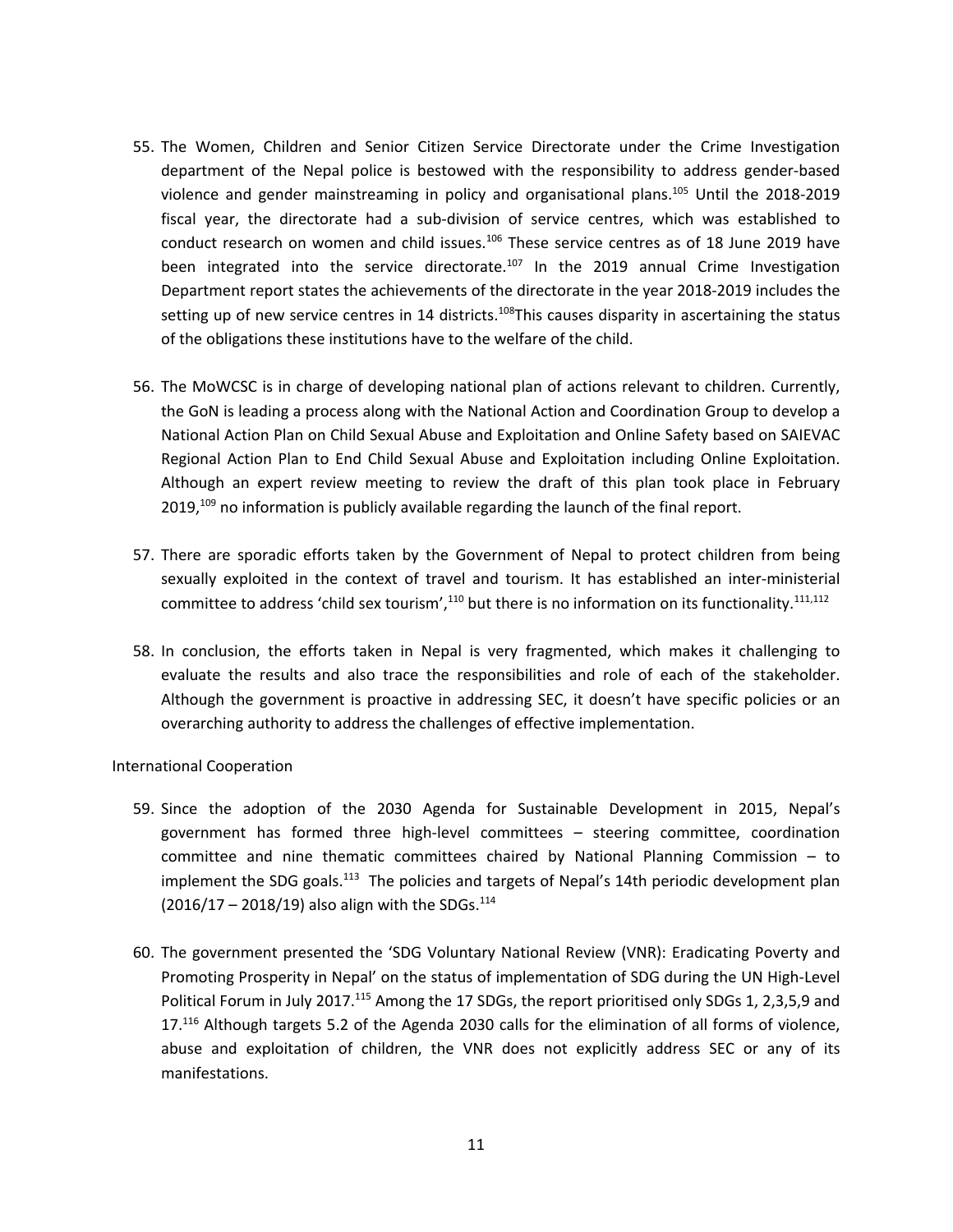61. At the regional level, Nepal is a member of SAIEVAC,<sup>117</sup> which is a SAARC Apex body, and an intergovernmental body functional at regional and national level in eight SAARC countries, including Nepal. SAIEVAC works in five key thematic areas such as child marriage, child abuse and exploitation, child labour, corporal punishment and trafficking. <sup>118</sup> A National Action and Coordinating Group to End Violence against Women and Children was established in all SAARC countries to strengthen the networking of various agencies to end violence against children.<sup>119</sup>

#### **Recommendations to the GoN**

- 8. Produce <sup>a</sup> separate national action plan on the issue of child protection, including comprehensive goals on how to prevent, raise awareness and combat the sexual exploitation and abuse of children;
- 9. Strengthen existing international police and judicial cooperation through multilateral, regional and bilateral arrangements to improve prevention, investigation, prosecution and punishment of sexual exploitation of children.

#### **Prevention, awareness and education**

- 62. The inclusion of the rights of the child in the 2007 Nepal Constitution led to the drafting of the National Child Policy 2012, exclusively for the protection of the interests of the child. The focus of this policy was to initiate awareness programmes related to SEC specifically targeting reforms in the educational systems.<sup>120</sup> Further, it has to also be noted that the National Action Plan 2005-2015 influenced this National Child Policy.<sup>121</sup> However, the final evaluation report in 2016 noted that there was no actual implementation since its adoption.<sup>122</sup>
- 63. The Nepal Police in coordination with civil society organisations regularly conducts various prevention activities and programmes on manifestations of SEC.<sup>123</sup>
- 64. To address issues of forced labour and trafficking for sexual purposes, an Anti-Trafficking-in-Persons Bureau (Anti-TIP-Bureau) was established in 2018 with the purpose of investigating and preventing the human trafficking crimes in Nepal.<sup>124</sup> However, the trainings given were reportedly not translated in reality posing challenges in the prosecution efforts.<sup>125</sup>
- 65. In June 2018, Nepal established the Cybercrime Control Bureau under the Police Headquarters to investigate on cybercrime issues.<sup>126</sup> As of the reports of 22 March 2019, 214 cases of cybercrime cases were investigated in the bureau, however, the data did not disaggregate the cases in <sup>a</sup> way to be able to determine if any of these related to children or online child sexual abuse.<sup>127</sup>
- 66. Safer Internet Day, a yearly event was celebrated for the first time in Nepal on 5<sup>th</sup> February 2019 to raise public awareness of risks online and ways to use the Internet safely.<sup>128</sup>The event was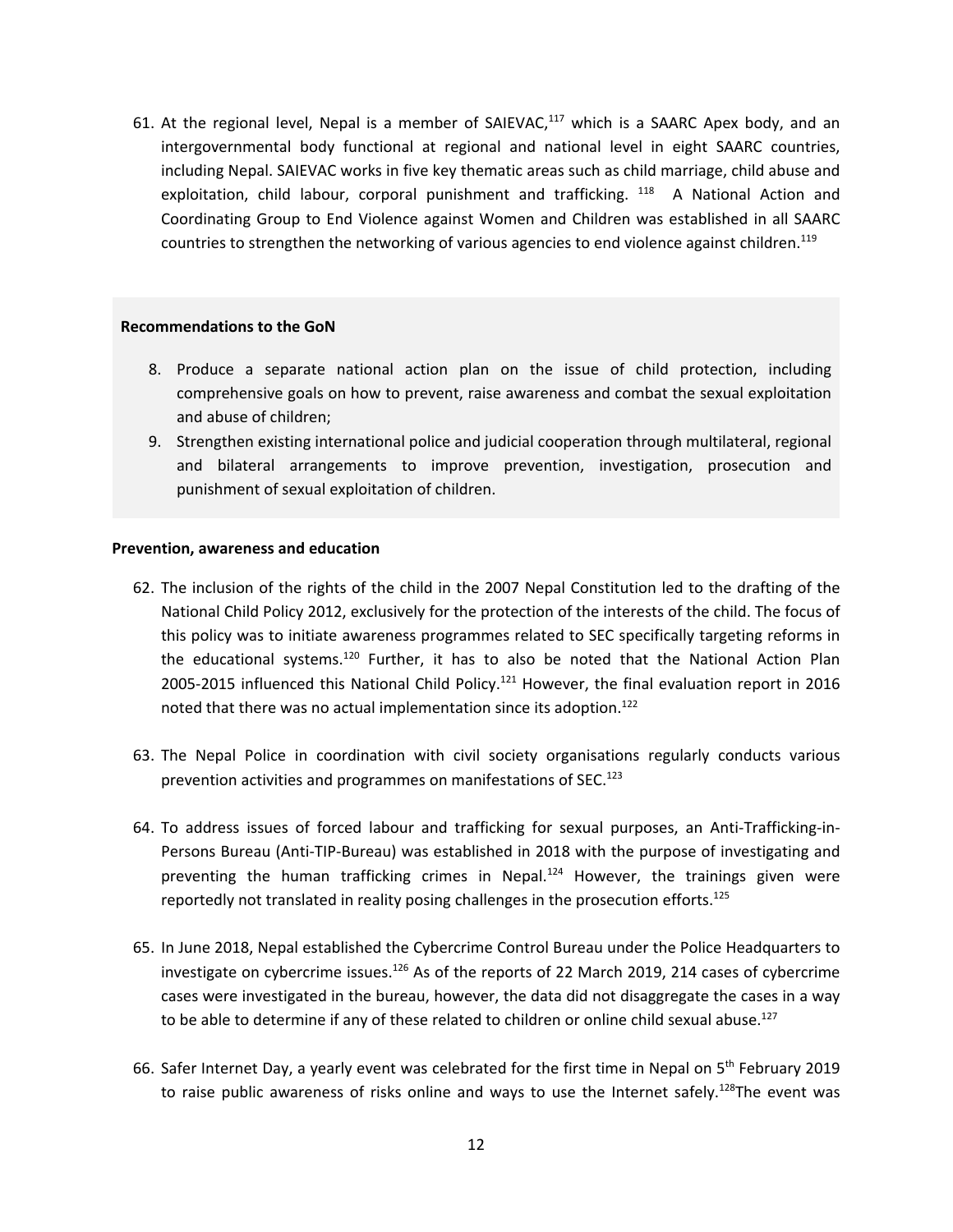organised by Child Safe Net, a NGO protecting the rights of children online.<sup>129</sup>

- 67. Internet Society Nepal, Internet Governance Institute in collaboration with governmental and non-governmental organisations also organised the third edition of the Nepal Internet Governance Forum on 27<sup>th</sup> and 28<sup>th</sup> of September 2019. This event was an initiative to bring the focus of role of different stakeholders (such as relevant ministries, IT experts, legal experts and others) in the online protection of children and young people.<sup>130,131</sup>
- 68. The organisers of the forum release <sup>a</sup> detailed report every year. For example, the 2018 report brought focus to safer access of Internet to children and young people and the importance of awareness campaign to educate parents and children on online security issues.<sup>132</sup> At the time of writing, the 2019 Nepal Internet Governance Forum report has not been released yet.

### **Recommendations to the GoN**

- 10. Improve awareness campaigns specifically targeting sexual exploitation of children in prostitution, online child exploitation and sexual exploitation of children in travel and tourism;
- 11. Revise the existing National Plan of Action on Children 2005-2015 to address sexual exploitation of children in all its manifestations.

# **Protection**

*Measures adopted by the GoN to protect the rights and interests of child victims National complaint mechanisms*

- 69. The institutional system in place for child protection, to safeguard and promote children'<sup>s</sup> rights and interest is vested with the National Child Rights Council which comes under the auspices of the Chairpersonship of Government of Nepal and Ministry of Women, Children and Senior citizens.<sup>133</sup>
- 70. The Child Welfare Authority<sup>134</sup> according to the Child Act is the body which receives complaints of offences against the child from the relevant police stations. There is <sup>a</sup> legal obligation on all persons to report it to the closest police station.<sup>135</sup> The police station has to then forward this information to the child welfare authority for necessary support.<sup>136</sup> The identity of the complainant will be kept confidential if the person desires that.<sup>137,138</sup>
- 71. Unfortunately, as Nepal has not yet ratified the Optional Protocol to the Convention on the Rights of the Child on <sup>a</sup> Communications Procedure, children have no recourse to bring complaints for the violations faced by them to the Committee on the Rights of the Child.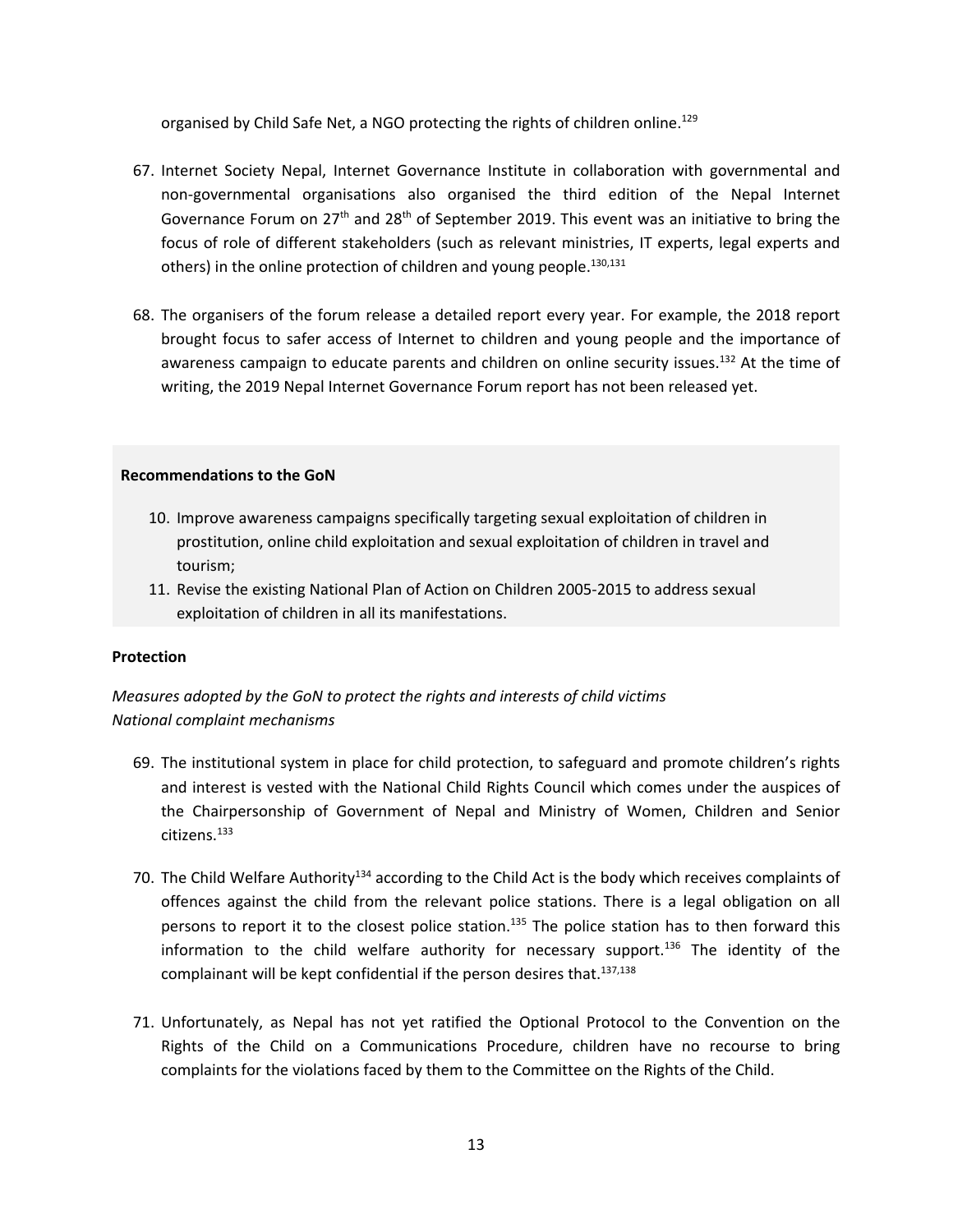### *Child sensitive justice*

- 72. Child- sensitive justice measures were strengthened in the Child Act 2018. Chapter four extensively discusses the various measures for protecting the rights of child victims in an investigation, prosecutorial and judicial process. 139
- 73. It provides for the child to have the information to be provided in <sup>a</sup> language understandable by him/her.<sup>140</sup> It gives them the right to participate in all the above processes.<sup>141</sup> It provides for confidentiality of the victim. 142
- 74. The Child Act further enables them to receive free legal aid and psychosocial counselling services or get a legal practitioner appointed if need be.<sup>143</sup> The Child Act provides for a closed bench hearing 144 but there is no mention of *in camera* proceedings wherein the victim can be present through <sup>a</sup> video platform. However, should cases be brought under the HTTCA Act, this legislation provides for *in camera* proceeding in cases of human trafficking and human transportation. 145

### *Access to recovery and reintegration*

- 75. The HTTCA enacted the 'rehabilitation fund' for the victims of human trafficking and human transportation.<sup>146</sup> According to this law, a rehabilitation fund was established by the GoN in  $2008^{147}$  and adopted the operation guideline in 2011. $^{148}$
- 76. The fund is utilised at the central and district levels for various activities such as anti-human trafficking related programmes and campaigns, supporting victims in the operation of rescue, repatriation and rehabilitation, psychosocial counselling and others.<sup>149</sup>
- *77.* The fund is also used for the operation of rehabilitation centres for victims of trafficking in Nepal (in 2016-17, there were centres in 12 districts). To extend the services to Nepalese victims outside of Nepal, there is one centre in Kolkata, India. All of the activities exclude male victims.
- 78. The GoN launched the National Minimum Standard for the Care and Protection of the Victims of Human Trafficking and Transportation in 2011, which determines the mental health and psychosocial services that must be provided to victims of trafficking.<sup>150</sup>
- 79. However, the national report on trafficking in persons 2018 indicates that the National and District Committee on Combatting Human Trafficking have done no monitoring of activities on National Minimum Standards for the care and protection of trafficking survivors.<sup>151</sup>
- 80. Nepal adopted the Standard for Operation and Management of Residential Child Care Homes in 2012. Child care homes operate in 44 out of 77 districts, 16,537 children were residing in 567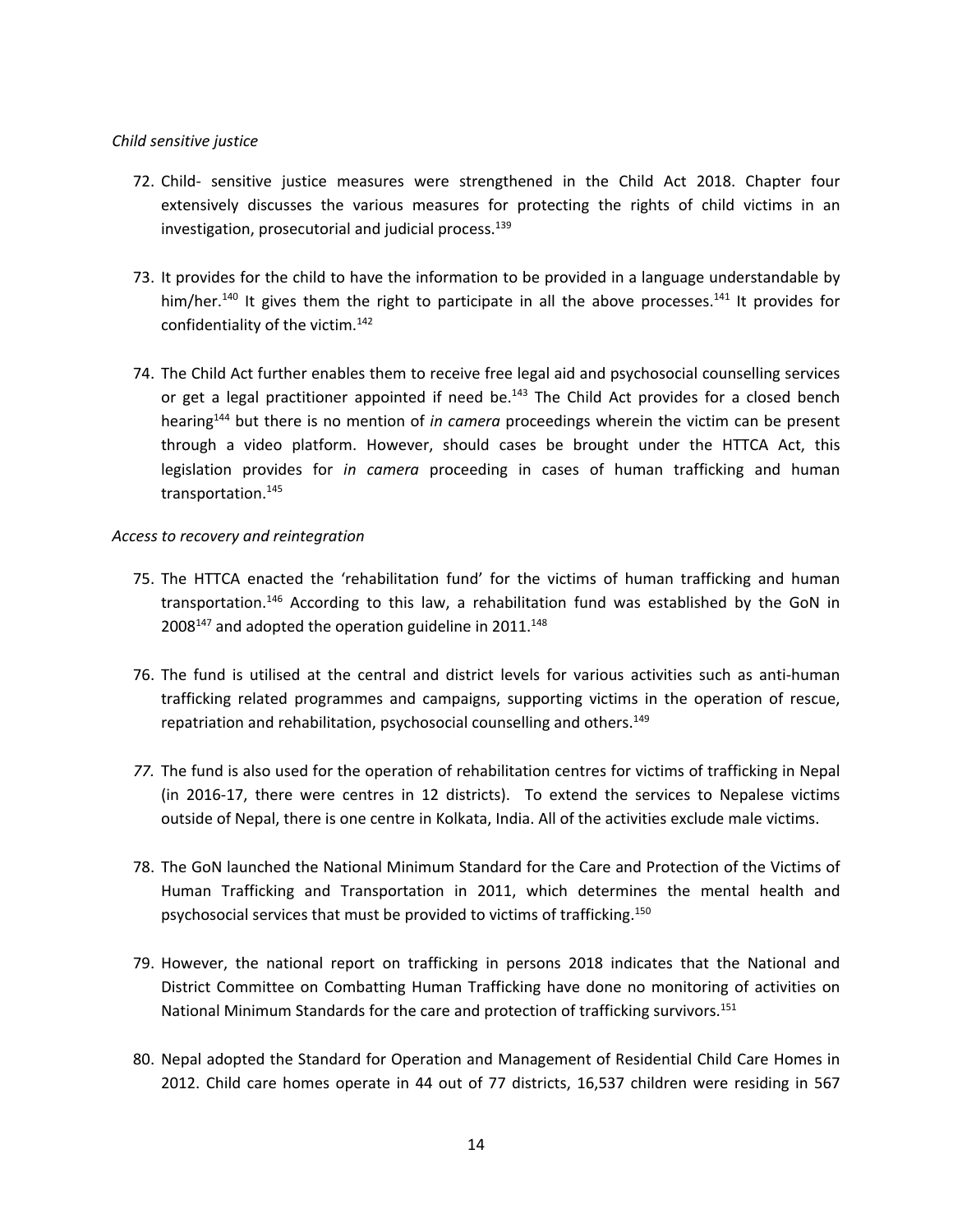registered child care homes in 2017.<sup>152</sup> Secondly, the government has established rehabilitation centres for victims of trafficking and financially supports the centres, which are run by NGOs in Nepal under the Guideline for the Operation of Rehabilitation Centre 2011.<sup>153</sup> Until 2018, there were 10 rehabilitation centres across Nepal with one long-term centre.<sup>154</sup>

- 81. These centres provide services such as social rehabilitation, family reintegration, physical and emotional health services and consultations, are provided as per the need of trafficking victims residing in these centres. 155
- 82. The Ministry of Women, Children and Senior Citizens has initiated the operation of helpline through free toll child helpline (1098),<sup>156</sup> and enacted the Child Helpline Operation Procedures 2007.<sup>157</sup> A total of 7,806 children, of which 3,805 boys and 4,001 girls were provided relief and psycho-social support in the fiscal year 2018-2019.<sup>158</sup> However, the data does not clarify the issues these children faced, though <sup>a</sup> proportion are expected to have experienced SEC related issues.

### *Access to compensation*

- 83. The right to compensation for child victims of crime is <sup>a</sup> constitutional right under Article 39(10) of the Constitution.<sup>159</sup> It is also enshrined in Section 25(d) of the Child Act.<sup>160</sup>
- 84. The Child Act ensures that in any circumstance there is inadequacy in the amount of compensation then the Child Court shall pass an order for payment from the Children'<sup>s</sup> fund which is dealt with in Section 63.<sup>161</sup> There is also a provision for interim compensation in case the child is in need of immediate medical treatment.<sup>162</sup> It is important to acknowledge that the Child Act considers the compensation for all offences against the child and not limited to specific laws laid out in the Child Act.<sup>163</sup>
- 85. With regards to the Civil Code there is no system for compensation of the victims of SEC, making <sup>a</sup> claim through the criminal court the only route for the victims. No public data was available about whether these provisions have ever been enacted.
- 86. The HTTCA ensures that children who don'<sup>t</sup> have parents, will still receive compensation, but will be accrued in a rehabilitation fund.<sup>164</sup> The 'rehabilitation fund' has a wide ambit of activities and responsibilities which includes compensation. It is reported that the rehabilitation fund is currently not function due to the lack of funds. 165

#### **Recommendations to the GoN**

- 12. Ensure that male victims of sexual exploitation have equal access to compensation, justice and rehabilitation services;
- 13. Create capacity to support access to free legal aid to child victims of sexual exploitation, establish an office of Child Commissioner and appoint the Special Rapporteur at the Office of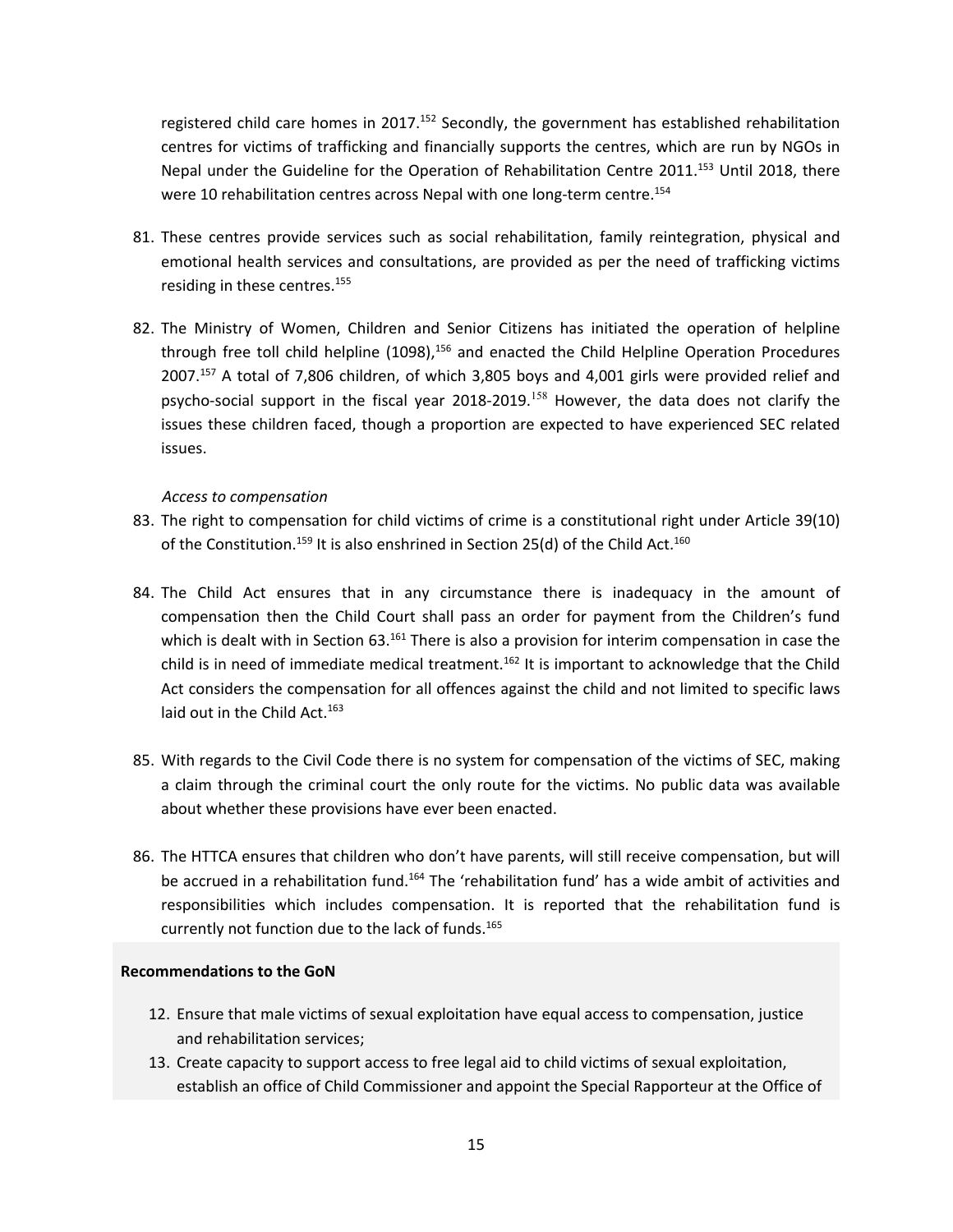the Special Rapporteur on Trafficking under the National Human Rights Commission;

14. Clarify the scope of the child courts and guarantee adequate budget for its functioning.

8 *Ibid*., Recommendations 121.7, 121.20, 122.47

9 ECPAT International. (2020). *ECPAT Country Overview: Nepal. Bangkok: ECPAT [International](https://www.ecpat.org/wp-content/uploads/2020/01/ECPAT-Country-Overview-Report-Sexual-Exploitation-of-Children-in-Nepal-2020-ENG.pdf)*.

14 *[Constitution](http://constitutionnet.org/sites/default/files/nepal_constitution_-_official_translaiton_eng_mljpa.pdf) of Nepal 2015*, Article 56.

<sup>16</sup> Mishra, S. (2017, July). *Armed conflict and human [trafficking](https://pdfs.semanticscholar.org/c67c/29fddb911e75384a848a25e5d2ba5eab8697.pdf) in Nepal*. Journal of Humanities and Social Science, Volume 22. 76.

21 *Human Trafficking and [Transportation](https://www.warnathgroup.com/wp-content/uploads/2015/03/Nepal-TIP-Law-2007.pdf) (Control) Act 2007*. Section 4(d)

<sup>&</sup>lt;sup>1</sup> Human Rights Council. (2015). Report of the [Working](http://daccess-ods.un.org/access.nsf/Get?Open&DS=A/HRC/31/9&Lang=E) Group on the Universal Periodic Review: Nepal A/HRC/31/9, 23 December 2015.

<sup>&</sup>lt;sup>2</sup> See Human Rights Council. (2015). UPR of Nepal – Second Cycle – Thematic List of [Recommendations](http://lib.ohchr.org/HRBodies/UPR/Documents/session23/NP/UPR23_Nepal_recommendations.docx).

<sup>&</sup>lt;sup>3</sup> Human Rights Council. (2015). Report of the [Working](http://daccess-ods.un.org/access.nsf/Get?Open&DS=A/HRC/31/9&Lang=E) Group on the Universal Periodic Review: Nepal.

A/HRC/31/9, 23 December 2015, Recommendations 123.24, 122.9, 122.13, 122.14, 121.7, 121.20, 121.25, 122.47, 123.12, 124.3, 121.8, 122.46

<sup>4</sup> I*bid*, Recommendations 123.24,122.9,122.13,122.14,122.46

<sup>5</sup> *Ibid.,* Recommendations 124.3

<sup>6</sup> *Ibid.,* Recommendations 123.12

<sup>7</sup> I*bid*., Recommendations 121.8, 121.25

<sup>&</sup>lt;sup>10</sup> In line with the recently and widely adopted Terminology Guidelines, ECPAT prefers the term "exploitation of children in prostitution" instead of "child prostitution." ECPAT International (2016). [Terminology](http://luxembourgguidelines.org/english-version/) Guidelines for the Protection of Children from Sexual [Exploitation](http://luxembourgguidelines.org/english-version/) and Sexual Abuse, Adopted by the Interagency Working Group in [Luxembourg,](http://luxembourgguidelines.org/english-version/) 28 January 2016, 29. Bangkok: ECPAT.

<sup>&</sup>lt;sup>11</sup> In line with the recently and widely adopted Terminology Guidelines, ECPAT prefers the term "child sexual exploitation material" or "child sexual abuse material" instead of "child pornography." Ibid., 39. 12 Ibid., 54.

<sup>13</sup> Nepal Tourism Board. (n.d.). *[Geography](https://www.welcomenepal.com/plan-your-trip/geography.html) of Nepal.*

<sup>15</sup> National Planning Commission Secretariat, Central Bureau of Statistics. (2014, February). *National [Population](https://cbs.gov.np/wp-content/upLoads/2019/07/pulationandhousing-census-2011.pdf) and [Housing](https://cbs.gov.np/wp-content/upLoads/2019/07/pulationandhousing-census-2011.pdf) Census 2011*.

<sup>17</sup> *Ibid., 76*.

<sup>18</sup> The Freedom Fund (2019, April). *Prevalence of minors in Kathmandu's adult [entertainment](https://d1r4g0yjvcc7lx.cloudfront.net/uploads/20190612195109/Prevalence-of-minors-in-Kathmandus-adult-entertainment-sector-FINAL-print.pdf) sector*.

<sup>19</sup> *Ibid., 1;* Thapa, P. (2015, Dec 16). *Human [trafficking](https://www.tandfonline.com/doi/abs/10.1080/12259276.2015.1106859?scroll=top&needAccess=true&journalCode=rajw20) in Nepal: changing dimensions*. 452.

<sup>20</sup> The Freedom Fund (2019, April). *Prevalence of minors in Kathmandu's adult [entertainment](https://d1r4g0yjvcc7lx.cloudfront.net/uploads/20190612195109/Prevalence-of-minors-in-Kathmandus-adult-entertainment-sector-FINAL-print.pdf) sector*. 16.

<sup>22</sup> Rafferty, Y. (2016, February). *Challenges to the rapid [identification](https://www.sciencedirect.com/science/article/abs/pii/S0145213415004391) of children who have been trafficked for commercial sexual [exploitation](https://www.sciencedirect.com/science/article/abs/pii/S0145213415004391)*. Child Abuse & Neglect*.* 158-168.

<sup>23</sup> *Ibid.*16.

<sup>24</sup> National Human Rights Commission. (2018, September). *National report on [trafficking](http://www.nhrcnepal.org/nhrc_new/doc/newsletter/NHRC_National_Report_TIP_in_Nepal_September_2018.pdf) in persons in Nepal*. 35

<sup>25</sup> National Human Rights Commission. (2018, September). *National report on [trafficking](http://www.nhrcnepal.org/nhrc_new/doc/newsletter/NHRC_National_Report_TIP_in_Nepal_September_2018.pdf) in persons in Nepal*. 35

<sup>26</sup> Rafferty, Y. (2016, February). *Challenges to the rapid [identification](https://www.sciencedirect.com/science/article/abs/pii/S0145213415004391) of children who have been trafficked for commercial sexual [exploitation](https://www.sciencedirect.com/science/article/abs/pii/S0145213415004391)*. Child Abuse & Neglect*.* 158-168.

<sup>27</sup> Josenhans, V., Kavenagh, M., Smith, S., &Wekerle, C. (2019). *Gender, rights and [responsibilities:](https://www.sciencedirect.com/science/article/abs/pii/S0145213419304673?via%3Dihub) The need for <sup>a</sup> global analysis of the sexual [exploitation](https://www.sciencedirect.com/science/article/abs/pii/S0145213419304673?via%3Dihub) of boys*. Child Abuse & Neglect*.*

<sup>28</sup> Ministry of Communication and Information Technology, Frost & Sullivan. (2019). *<sup>2019</sup> Digital Nepal [framework](https://nepalindata.com/media/resources/items/15/bEN_Digital_Nepal_Framework_V7.2March2019.pdf)*.

<sup>29</sup> Ministry of Women, Children and Senior Citizens, National Child Rights Council. (2017). *State of [children](http://www.ccwb.gov.np/uploads/Resource/CCWB%20Publication/report/State%20Of%20Children%20In%20Nepal%202017%20%7BEnglish%20Version%7D.pdf) in Nepal*.

<sup>30</sup> The Himalayan Times. (2019, August 27). *Cyber bureau receives 320 [complaints](https://thehimalayantimes.com/kathmandu/cyber-bureau-receives-320-plaints-in-three-months/) in three months.* [Media Article]. 31 *Ibid.*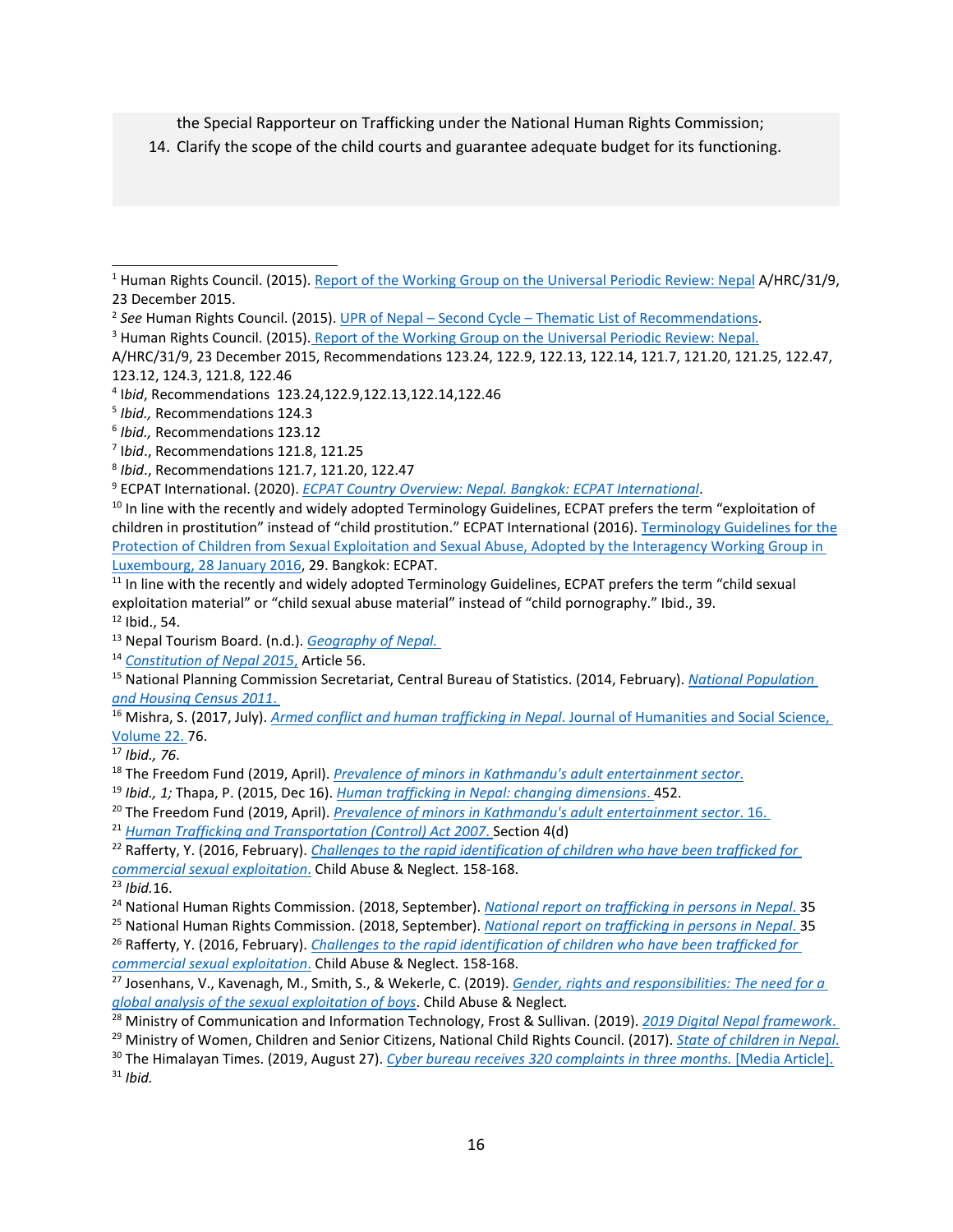32 National Human Rights Commission. (2019, August). *National report on [trafficking](https://www.nhrcnepal.org/nhrc_new/doc/newsletter/TIP_Report_2019_compressed.pdf) in persons in Nepal.*

33 Thapa, P. (2015, December 16). *Human [trafficking](https://www.tandfonline.com/doi/full/10.1080/12259276.2015.1106859) in Nepal: Changing dimensions.* Asian Journal of Women'<sup>s</sup> Studies. 21 (4), 450 – 459.

34 Rastriya Samachar Samiti. (2018, November 18). *Nepal police rescue 7,029 women and children from [traffickers](https://kathmandupost.com/national/2018/11/18/nepal-police-rescue-7029-women-and-children-from-traffickers-in-last-5-years) in last 5 [years](https://kathmandupost.com/national/2018/11/18/nepal-police-rescue-7029-women-and-children-from-traffickers-in-last-5-years)*. The Kathmandu Post.

35 Pradhan,G., Tuladhar, I., &Thakauri, S. (2015, April). *A [situational](https://www.academia.edu/30845108/A_Situation_Analysis_of_Child_Rights_in_Nepal) analysis of child rights in Nepal*.

36 National Human Rights Commission. (2018, September). *National report on [trafficking](http://www.nhrcnepal.org/nhrc_new/doc/newsletter/NHRC_National_Report_TIP_in_Nepal_September_2018.pdf) in persons in Nepal.*

<sup>37</sup> National Human Rights Commission. (2019, August). National report on trafficking in persons. [\[Translated](https://www.nhrcnepal.org/nhrc_new/doc/newsletter/TIP_Report_2019_compressed.pdf) from [Nepali\]](https://www.nhrcnepal.org/nhrc_new/doc/newsletter/TIP_Report_2019_compressed.pdf).

38 *Ibid.* 95-96.

39 Dhakal, B. (2016). *Analyzing Nepal'<sup>s</sup> foreign exchange earnings from tourism using [co-integration](http://article.sapub.org/10.5923.j.ajms.20160606.01.html) and causality [analysis.](http://article.sapub.org/10.5923.j.ajms.20160606.01.html)* American Journal of Mathematics and Statistics, Vol. 6; Ministry of Foreign Affairs. (n.d.). *Tourism in Nepal*; The World Bank. (2019, December). *Nepal [Development](http://documents.worldbank.org/curated/pt/485591576101383264/Nepal-Development-Update-Envisioning-a-Future-Data-Ecosystem-in-Federal-Nepal) Update: Envisioning <sup>a</sup> future data ecosystem in [federal](http://documents.worldbank.org/curated/pt/485591576101383264/Nepal-Development-Update-Envisioning-a-Future-Data-Ecosystem-in-Federal-Nepal) Nepal.*

<sup>40</sup> Ministry of Culture, Tourism & Civil Aviation. (2019, May). *Nepal Tourism [Statistics](http://tourism.gov.np/files/statistics/19.pdf) <sup>2018</sup>*. 3.

41 ECPAT International. (2019, June). *Thematic Paper: Sexual [exploitation](https://protectingchildrenintourism.org/wp-content/uploads/2019/06/SECTT_Thematic-Paper_Voluntourism.pdf) of children and voluntourism.* 1.

42 ECPAT International. (2016). *[Voluntourism](https://www.ecpat.org/wp-content/uploads/2016/10/Volun-tourism.pdf) Brief.* Bangkok: ECPAT International.; Sapkota, J. (2019, November 15). *Under the guise of humanitarian aid, high-profile [paedophiles](https://kathmandupost.com/national/2019/11/15/under-the-guise-of-humanitarian-aid-high-profile-paedophiles-are-abusing-nepali-children) are abusing Nepali children.* The Kathmandu Post.

43 ECPAT International, Defence for Children- ECPAT Netherlands. (2016, June). *[Regional](https://www.ecpat.org/wp-content/uploads/2016/10/SECTT_Region-SOUTH-ASIA.pdf) report on SECTT South [Asia,](https://www.ecpat.org/wp-content/uploads/2016/10/SECTT_Region-SOUTH-ASIA.pdf)* 31; ECPAT International. (2019, June). *Thematic Paper: Sexual [exploitation](https://protectingchildrenintourism.org/wp-content/uploads/2019/06/SECTT_Thematic-Paper_Voluntourism.pdf) of children and voluntourism.*1.

44 ECPAT International, Defence for Children- ECPAT Netherlands. (2016, June). *[Regional](https://www.ecpat.org/wp-content/uploads/2016/10/SECTT_Region-SOUTH-ASIA.pdf) report on SECTT South [Asia.](https://www.ecpat.org/wp-content/uploads/2016/10/SECTT_Region-SOUTH-ASIA.pdf)*

45 *Ibid.*

46 Human Rights Watch. (September, 2016). *"Our time to sing and play" Child [marriage](https://www.hrw.org/sites/default/files/report_pdf/nepal0816_web.pdf) in Nepal.*

47 *Ibid.*

48 UNFPA and UNICEF. (2017, June). *Ending child [marriage](https://www.unicef.org/nepal/reports/ending-child-marriage-nepal) in Nepal*.2.; . Girls Not Brides. (n.d.). *[Nepal.](https://www.girlsnotbrides.org/child-marriage/nepal/)*

49 UNICEF. (2019, October). *State of the World's [Children](https://www.unicef.org/media/60806/file/SOWC-2019.pdf) 2019*.

50 Human Rights Watch. (2018, October). *Human Rights Watch [submission](https://www.hrw.org/news/2018/10/04/human-rights-watch-submission-cedaw-committee-nepals-periodic-report-71st-session) to the CEDAW committee on Nepal'<sup>s</sup> [periodic](https://www.hrw.org/news/2018/10/04/human-rights-watch-submission-cedaw-committee-nepals-periodic-report-71st-session) report for the 71st session.*

- 51 National Human Rights Commission. (2018, September). *National report on [trafficking](http://www.nhrcnepal.org/nhrc_new/doc/newsletter/NHRC_National_Report_TIP_in_Nepal_September_2018.pdf) in persons in Nepal.* 19.
- 52 *The Act [Relating](https://www.unicef.org/nepal/sites/unicef.org.nepal/files/2018-12/Act%20Relating%20to%20Children%202018%20-%20Eng%20-%20Revised.pdf) to Children 2018.*

53 *[Constitution](https://www.constituteproject.org/constitution/Nepal_2015.pdf) of Nepal 2015.*

- 54 *[Constitution](https://www.constituteproject.org/constitution/Nepal_2015.pdf) of Nepal 2015*. Article 39.
- 55 *The [National](http://www.moljpa.gov.np/en/wp-content/uploads/2018/12/Penal-Code-English-Revised-1.pdf) Penal Code 2017.*

56 *Human Trafficking and [Transportation](https://www.warnathgroup.com/wp-content/uploads/2015/03/Nepal-TIP-Law-2007.pdf) (Control) Act. 2007*.

57 *Ibid.,* Section 4(d).

- 58 *Ibid.,* Section 4(b).
- 59 *The [National](http://www.moljpa.gov.np/en/wp-content/uploads/2018/12/Penal-Code-English-Revised-1.pdf) Penal Code 2017,* Section 119.
- 60 *Ibid*., Section 120.
- 61 *The Act [Relating](https://www.unicef.org/nepal/sites/unicef.org.nepal/files/2018-12/Act%20Relating%20to%20Children%202018%20-%20Eng%20-%20Revised.pdf) to children 2018*. Section 66(3) (k).
- 62 *Ibid.,* Section 66(3) (i).

63 *Ibid.,* Section 66(3) (h).

64 *Ibid.,* Section 66(3) (j).

65 *The [National](http://www.moljpa.gov.np/en/wp-content/uploads/2018/12/Penal-Code-English-Revised-1.pdf) Penal Code 2017.,* Section 121; Paudel, N. (2018, September 24). *[Government](https://kathmandupost.com/national/2018/09/24/government-bans-raunchy-content) bans raunchy [content.](https://kathmandupost.com/national/2018/09/24/government-bans-raunchy-content)* Kathmandu: The Kathmandu Post [Media Article].

66 *The [National](http://www.moljpa.gov.np/en/wp-content/uploads/2018/12/Penal-Code-English-Revised-1.pdf) Penal Code 2017*. Section 121.

67 *Ibid.,* Section 121(1) (d).

68 *The Act [Relating](https://www.unicef.org/nepal/sites/unicef.org.nepal/files/2018-12/Act%20Relating%20to%20Children%202018%20-%20Eng%20-%20Revised.pdf) to children 2018.* Section 2(m).

69 *Lanzarote [Convention.](https://www.coe.int/en/web/children/lanzarote-convention)*

<sup>[</sup>Translated from Nepali].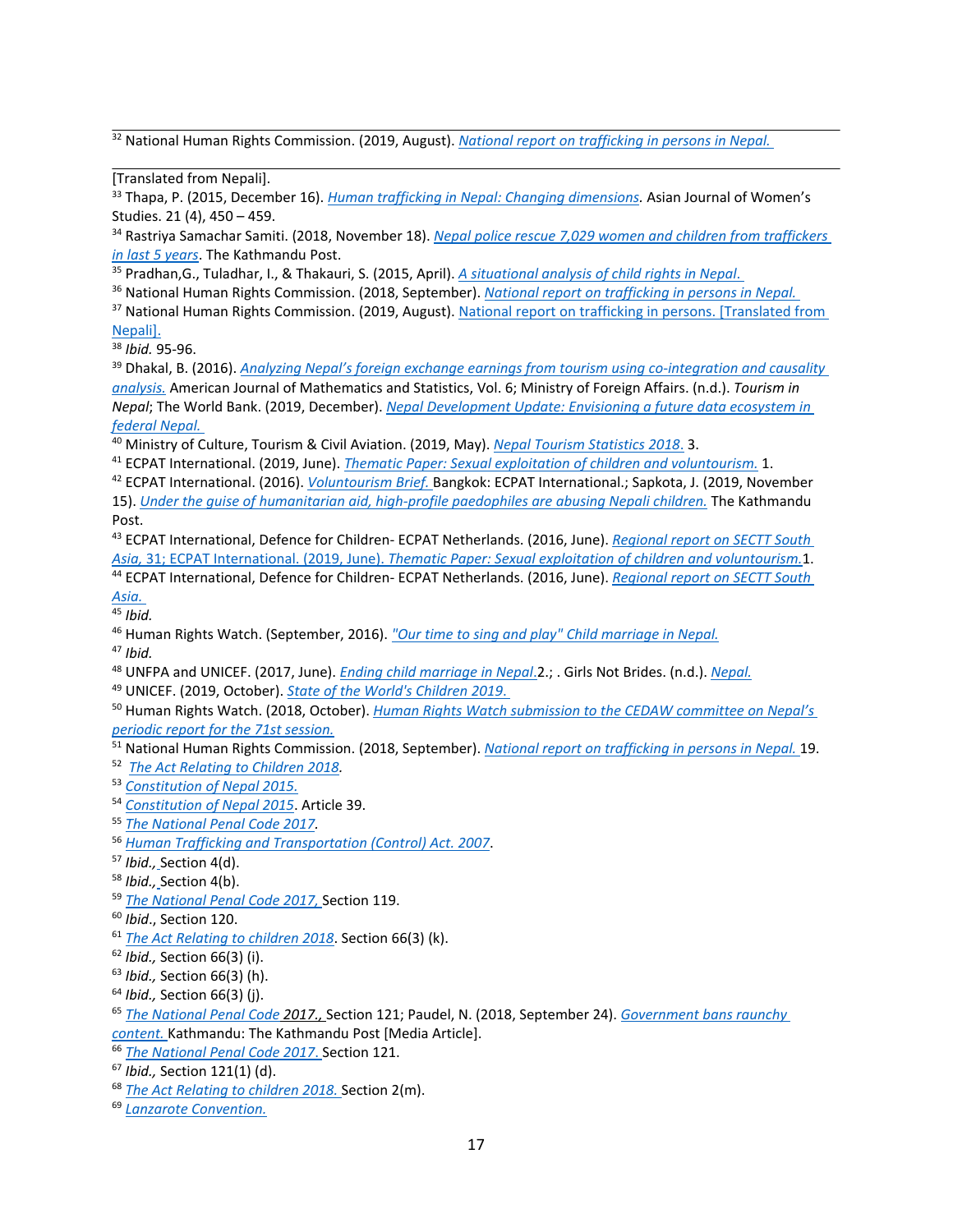<sup>70</sup> According to Section 126 of the Civil Code, parental authorities have the obligation to protect children from obscene matters, but is limited to maternal and parental authority.

<sup>71</sup> Ministry of Communication and Information Technology. (2018, September 21). *[Information](https://mocit.gov.np/category/categoryDetail/20750605) related to ban on [pornography](https://mocit.gov.np/category/categoryDetail/20750605) in Nepal.* [Press Release].

72 Gurubacharya, B. (2018, October 14). *Nepal says it has blocked 25,000 websites in [pornography](https://apnews.com/9977d94dacd94c76a032bf89a220b35f/Nepal-says-it-has-blocked-25,000-websites-in-pornography-ban) ban.* AP News.; Kayastha, S. (2018, October 1). *The [problem](https://www.recordnepal.com/perspective/policing-sexuality-porn-ban-in-nepal/) with Nepal's porn ban*. The record.

73 *Human Trafficking and [Transportation](https://www.warnathgroup.com/wp-content/uploads/2015/03/Nepal-TIP-Law-2007.pdf) (Control) Act, 2007*. Section 4.

74 *Ibid.,* Section 4(2).

<sup>75</sup> Such as enticement, inducement, misinformation, forgery, tricks, coercion, abduction, hostage, allurement, influence, threat, abuse of power.

76 *Human Trafficking and [Transportation](https://www.warnathgroup.com/wp-content/uploads/2015/03/Nepal-TIP-Law-2007.pdf) (Control) Act, 2007*. Section 4(2).

77 IOM. (n.d.). *Family members are involved in nearly half of the [trafficking](https://www.iom.int/sites/default/files/our_work/DMM/MAD/Counter-trafficking%20Data%20Brief%20081217.pdf) cases.*

78 *Human Trafficking and [Transportation](https://www.warnathgroup.com/wp-content/uploads/2015/03/Nepal-TIP-Law-2007.pdf) (Control) Act, 2007.* Section 1(3).

- 79 *Ibid.,* Section 15(3)(1) and Section 15(3)(2).
- 80 *[Constitution](https://www.constituteproject.org/constitution/Nepal_2015.pdf) of Nepal 2015*. Article 29.
- 81 *[Constitution](https://www.constituteproject.org/constitution/Nepal_2015.pdf) of Nepal 2015.* Article 39(6).

83 *The [National](http://www.moljpa.gov.np/en/wp-content/uploads/2018/12/Penal-Code-English-Revised-1.pdf) Penal Code 2017.* Section 173.

- 85 *The Act [Relating](https://www.unicef.org/nepal/sites/unicef.org.nepal/files/2018-12/Act%20Relating%20to%20Children%202018%20-%20Eng%20-%20Revised.pdf) to Children 2018.*
- 86 *Ibid.,* Section 176.
- 87 ECPAT International. (2017, February). *[Through](https://www.ecpat.org/wp-content/uploads/2017/04/Through-the-Eyes-of-the-Child_Barries-to-Access-to-Justice-thematic-report.pdf) the eyes of the child: Barriers to access to justice.*58.
- 88 *The [National](http://www.moljpa.gov.np/en/wp-content/uploads/2018/12/Civil-code.pdf) Civil Code.* Section 82.
- 89 *Ibid*., Section 73.
- 90 *The [National](http://www.moljpa.gov.np/en/wp-content/uploads/2018/12/Penal-Code-English-Revised-1.pdf) Penal Code 2017.* Section 2.
- 91 *Ibid*., Section 2(3).
- 92 *Human Trafficking and [Transportation](https://www.warnathgroup.com/wp-content/uploads/2015/03/Nepal-TIP-Law-2007.pdf) (Control) Act, 2007.* Section 1(3).
- 93 *[Extradition](http://www.lawcommission.gov.np/en/archives/category/documents/prevailing-law/statutes-acts/extradition-act-2045-1988) Act 1988.*
- 94 *Ibid.*
- 95 *Ibid*., Section 12.
- 96 Juvenile Justice Coordination Committee. (2012). *National Child Policy 2012.* [\[Translated](http://jjcc.gov.np/index.php?page=documents) from Nepali].
- <sup>97</sup> Ministry of Women, Children and Senior Citizens. (n.d.). *Information [Management](https://mis.mowcsc.gov.np/) System.*
- $^{98}$  Formerly known as Ministry of Women, Children and Social Welfare)

99 OHCHR. (2012, July 18). *[Concluding](https://tbinternet.ohchr.org/_layouts/15/treatybodyexternal/Download.aspx?symbolno=CRC%2fC%2fNPL%2fCO%2f3-5&Lang=en) observation on the report submitted by Nepal under article 12 paragraph 1,* of the Optional Protocol to the Convention on the Rights of the Child on the sale of children, child [prostitution](https://tbinternet.ohchr.org/_layouts/15/treatybodyexternal/Download.aspx?symbolno=CRC%2fC%2fNPL%2fCO%2f3-5&Lang=en) and *child pornography. (*[CRC/C/OPSC/NPL/CO/1\)](https://tbinternet.ohchr.org/_layouts/15/treatybodyexternal/Download.aspx?symbolno=CRC%2fC%2fNPL%2fCO%2f3-5&Lang=en).

<sup>100</sup> Earlier known as Central Child Welfare Board which has been replaced by the amendment of the Child Act in 2018.

- 101 *The Act [Relating](https://www.unicef.org/nepal/sites/unicef.org.nepal/files/2018-12/Act%20Relating%20to%20Children%202018%20-%20Eng%20-%20Revised.pdf) to children 2018*. Section 60.
- 102 *Ibid.*, Section 59(1).
- 103 *Ibid.,* Section 60(2).
- 104 National Child Rights Council. (2019). *The state of the [children.](https://www.ncrc.gov.np/page/document/state-of-children)*
- 105 Crime Investigation Bureau. (n.d). *Women, children and senior citizens service [directorate.](https://cid.nepalpolice.gov.np/index.php/cid-wings/women-children-service-directorate)*
- 106 Operations and Crime Investigation Department. (2019). *CID annual [publication.](https://cid.nepalpolice.gov.np/images/Publication/CID_Magazine_2076.pdf)* 28.
- 107 *Ibid*., *28.*
- 108 *Ibid.,* 28.

<sup>109</sup> Ministry of Women, Children and Senior Citizen, SAIEVAC. (2019, February). *[Summary](http://saievac.org/download/nepal-2/) Report of the Expert Review [Meeting](http://saievac.org/download/nepal-2/) and Review on National Plan.*

110 ECPAT prefers the term 'Sexual Exploitation of Children in Travel and Tourism' instead of 'child sex tourism' in line with the recently widely adopted Terminology Guidelines. Interagency Working Group on Sexual Exploitation of Children. (2016, January 28). *[Terminology](http://luxembourgguidelines.org/) Guidelines for the Protection of Children from Sexual Exploitation and Sexual [Abuse.](http://luxembourgguidelines.org/)* 30. Bangkok: ECPAT International.

<sup>82</sup> *Ibid.,* Article 39(5).

<sup>84</sup> *Ibid*., Section 171.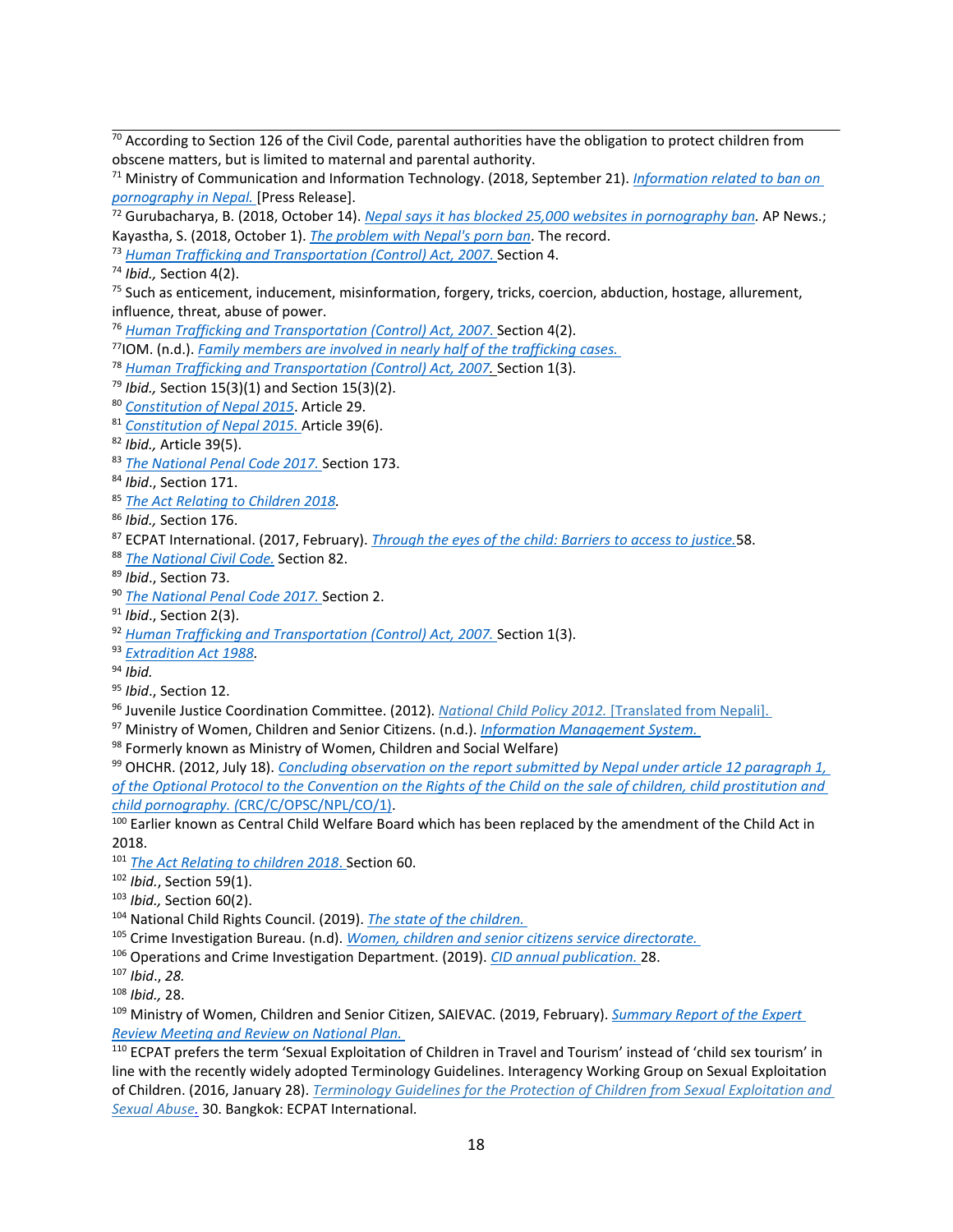Ministry of Women, Children and Senior Citizens. (2011). *National Minimum [Standard](http://tponepal.org/category/tpo-contribution-in-government-policy-level-documents/) for the Care and Protection of the Victims of Human Trafficking and [Transportation.](http://tponepal.org/category/tpo-contribution-in-government-policy-level-documents/)* [Translated from Nepali].

<sup>&</sup>lt;sup>111</sup> ECPAT international, Defence for Children, ministry of Foreign Affairs of the Netherlands. (2016, May). Offenders on the Move: Global Study on Sexual [Exploitation](https://www.ecpat.org/wp-content/uploads/2019/06/Offenders-on-the-move-Global-Study-on-the-Sexual-Exploitation-of-Children-in-Travel-and-Tourism.pdf) of Children in Travel and Tourism. Bangkok: ECPAT *[International.](https://www.ecpat.org/wp-content/uploads/2019/06/Offenders-on-the-move-Global-Study-on-the-Sexual-Exploitation-of-Children-in-Travel-and-Tourism.pdf)* <sup>112</sup> Shakti Samuha. (2019, October). Personal Communication. UN Department of Social and Economic Affairs, Division for Sustainable Development. (2017). *[VNRs:](https://sustainabledevelopment.un.org/content/documents/16665Compilation_of_Executive_Summaries_2017_VNRs.pdf) [Compilation](https://sustainabledevelopment.un.org/content/documents/16665Compilation_of_Executive_Summaries_2017_VNRs.pdf) of executive summaries.* 89. *Ibid., 89.* National Planning Commission. (2017). *National review of sustainable [development](https://sustainabledevelopment.un.org/content/documents/16513Nepal.pdf) goals. Ibid*. <sup>117</sup> Formerly known as South Asian Forum for Ending Violence Against Children (SAF) SAARC SAIEVAC. (n.d.). *SAIEVAC [history](http://saievac.org/)*. SAARC SAIEVAC. (n.d.). *[SAIEVAC](http://saievac.org/nacg/) NACG*. Juvenile Justice Coordination Committee. (2012). *National Child Policy 2012*. [\[Translated](http://jjcc.gov.np/index.php?page=documents) from Nepali]. Cabran, M., Joshi, D. (2016, April 11). *Final [evaluation](https://www.unicef.org/evaldatabase/files/Nepal_NPA_evaluation_-_FINAL_REPORT_2016-002.pdf) of the national plan of action for children 2004 - 15.* 40 *Ibid.* 40 <sup>123</sup> ECPAT Luxembourg. (2019, December). Personal Communication. *Ibid. Ibid.* Operations and Crime Investigation Department. (2019). *CID annual [publication.](https://cid.nepalpolice.gov.np/images/Publication/CID_Magazine_2076.pdf) Ibid.* ChildSafeNet. (2019, February 6). *Safer internet day [celebrated](https://static1.squarespace.com/static/5b434204da02bc0f557905b9/t/5c5a9939b208fc4e62a9cdad/1549441339029/SID+2019+Press+Release%2C+Eng%2C+6+Feb+2019.pdf) in Nepal for the first time.* [Press Release]. *Ibid.* ChildSafeNet. (n.d.). *[ChildSafeNet](https://www.childsafenet.org/nepal-igf-2019) at Nepal internet governance forum 2019.* Nepal IGF 2019. (n.d.). *Nepal internet [governance](https://2019.igf.org.np/) forum (Nepal IGF) 2019.* Internet Governance Forum. (2018). *IGF 2018 [report.](http://www.igovinstitute.org/reports)* 4. *Ibid*., Section 59. *Ibid.,* Section 61. <sup>135</sup> Ibid., Section 68.  $^{136}$  Ibid., Section 68(2). *The Act [Relating](https://www.unicef.org/nepal/sites/unicef.org.nepal/files/2018-12/Act%20Relating%20to%20Children%202018%20-%20Eng%20-%20Revised.pdf) to children 2018*. Section 68(4). *The Human Trafficking and [Transportation](https://www.warnathgroup.com/wp-content/uploads/2015/03/Nepal-TIP-Law-2007.pdf) (Control) Act, 2007*. Section 20. *Ibid*., Section 25. *Ibid*., Section 25(a). *Ibid*., Section 25(b). *Ibid*., Section 25(c).  $^{143}$  Ibid., Section 25(e). *Ibid.,* Section 25 (i). *The Human Trafficking and [Transportation](https://www.warnathgroup.com/wp-content/uploads/2015/03/Nepal-TIP-Law-2007.pdf) (Control) Act, 2007.* Section 27. *Human Trafficking and [Transportation](https://www.warnathgroup.com/wp-content/uploads/2015/03/Nepal-TIP-Law-2007.pdf) (Control) Act, 2007*. Section 17(3).

National Human Rights Commission. (2018, September). *National report on [trafficking](http://www.nhrcnepal.org/nhrc_new/doc/newsletter/NHRC_National_Report_TIP_in_Nepal_September_2018.pdf) in persons in Nepal*.

*Ibid.,* 80.

*Ibid.,* 101.

National Human Rights Commission. (2018, September). *National report on [trafficking](http://www.nhrcnepal.org/nhrc_new/doc/newsletter/NHRC_National_Report_TIP_in_Nepal_September_2018.pdf) in persons in Nepal.*

 National Human Rights Commission. (2018, September). *National report on [trafficking](http://www.nhrcnepal.org/nhrc_new/doc/newsletter/NHRC_National_Report_TIP_in_Nepal_September_2018.pdf) in persons in Nepal.* 89. Ministry of Women, Children and Senior Citizens. (2011*). Shelter Home [Operating](http://tponepal.org/category/tpo-contribution-in-government-policy-level-documents/) Procedure (SOP) for care and protection of [trafficking](http://tponepal.org/category/tpo-contribution-in-government-policy-level-documents/) survivors.*

 National Human Rights Commission. (2018, September). *National report on [trafficking](http://www.nhrcnepal.org/nhrc_new/doc/newsletter/NHRC_National_Report_TIP_in_Nepal_September_2018.pdf) in persons in Nepal.* 88. OHCHR. (2015). *Responses to the [questionnaire](https://www.ohchr.org/EN/Issues/Children/Pages/ResponsesCareAndRecovery.aspx) to the study of care and recovery of child victims: Nepal.*

Ministry of Women, Children and Senior Citizens. *Child related major [activities.](https://mowcsc.gov.np/major-activities)*

National Human Rights Commission. (2018, September). *National report on [trafficking](http://www.nhrcnepal.org/nhrc_new/doc/newsletter/NHRC_National_Report_TIP_in_Nepal_September_2018.pdf) in persons in Nepal.* 89.